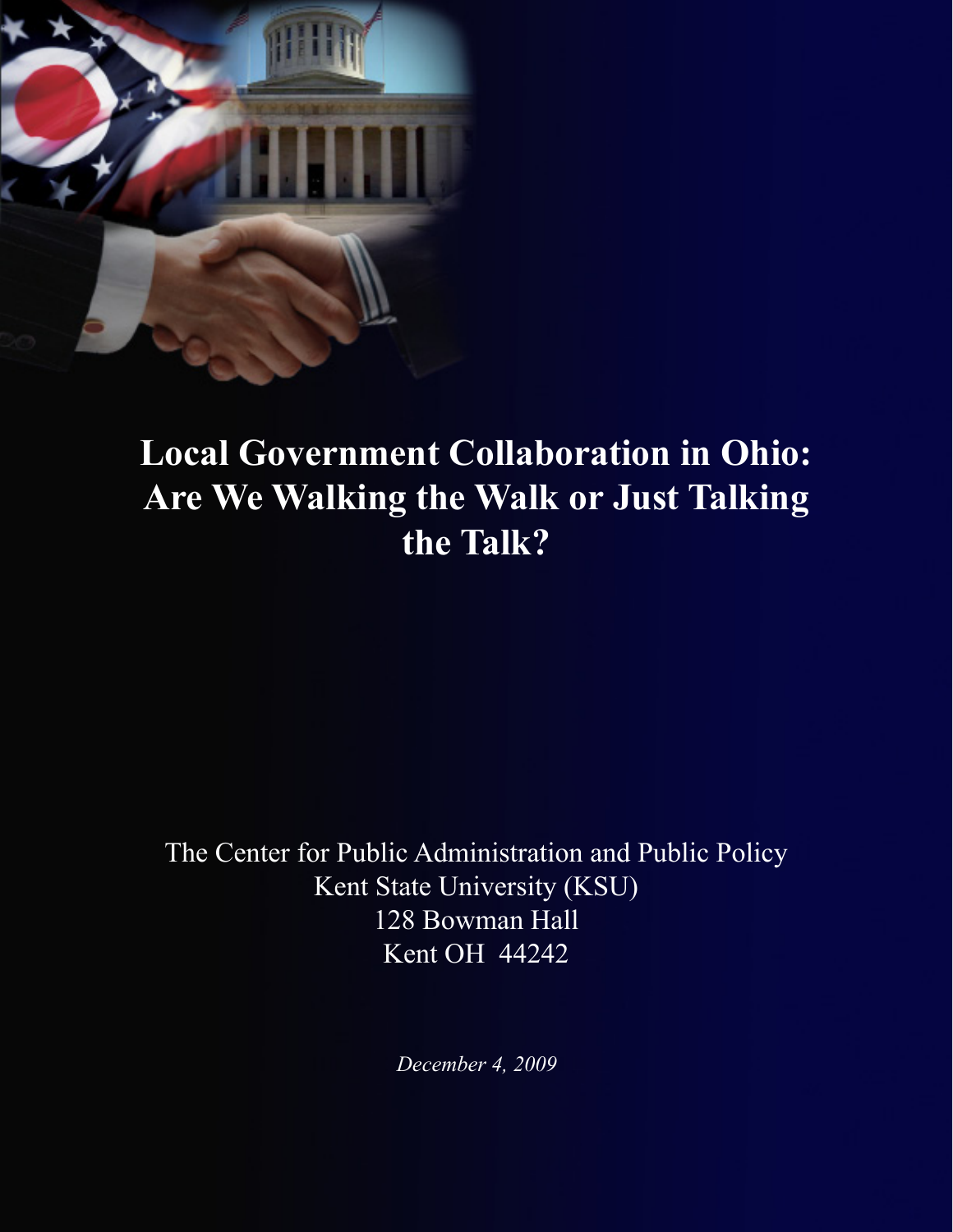## **Sponsored By**

# **OHIO COMMISSION ON LOCAL GOVERNMENT REFORM AND COLLABORATION**

### **through**

### **The Ohio State University**

### **Local Government Collaboration in Ohio:**

**Are We Walking the Walk or Just Talking the Talk?**

**Prepared By:**

**John Hoornbeek, Ph.D. Kerry Macomber, MPA Melissa Phillips, Graduate Research Assistant Sayantani Satpathi, Graduate Research Assistant**

**The Center for Public Administration and Public Policy Kent State University (KSU) 128 Bowman Hall Kent OH 44242**

**December 4, 2009**

Hoornbeek/Macomber/Phillips/Satpathi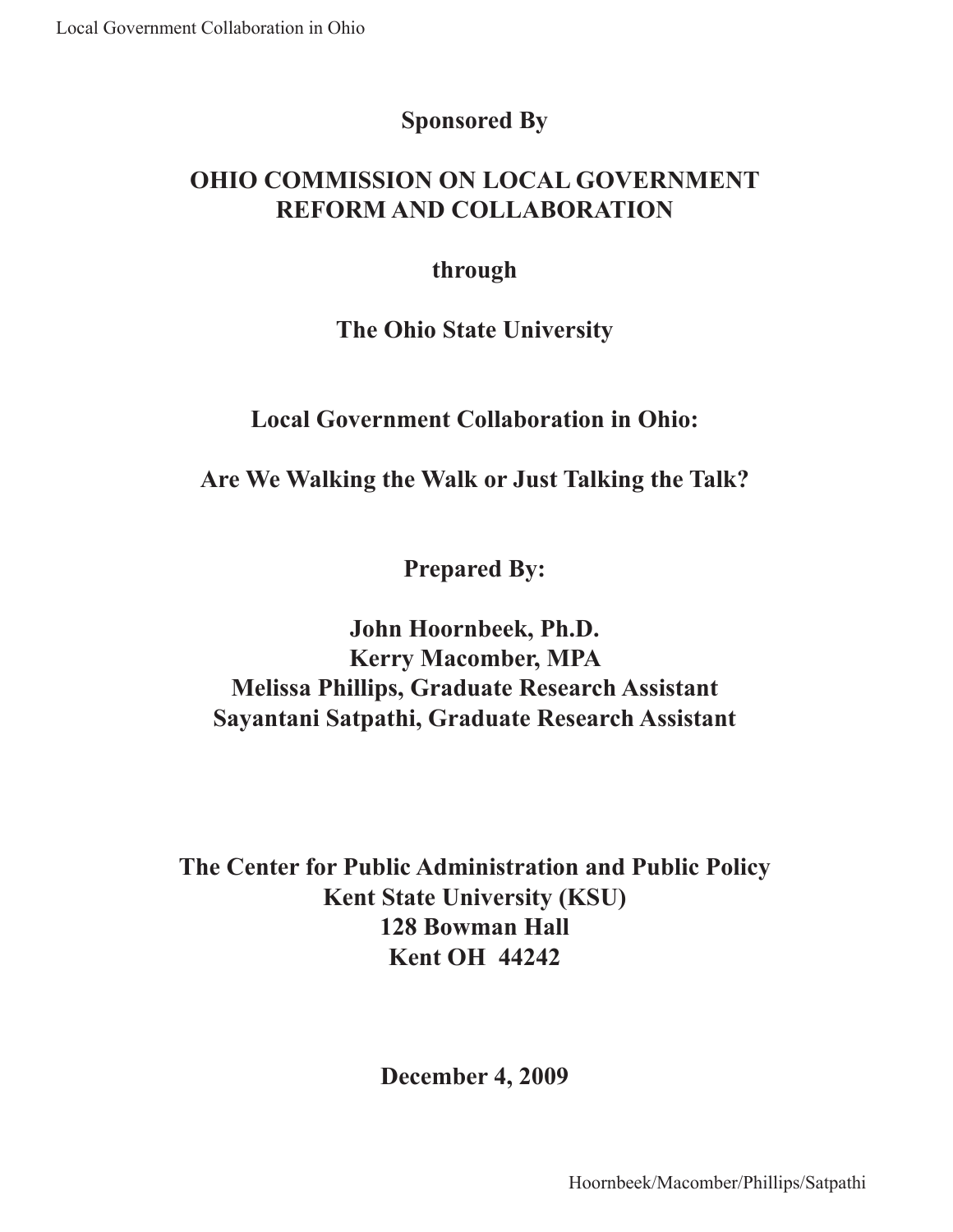# Acknowledgements

The authors would like to acknowledge assistance from a number of individuals who provided key assistance in the conduct of this research.

First, we would like to thank Mr. Matthew Flemming, who served as a Student Research Assistant with KSU's Center for Public Administration and Public Policy from Fall 2008 through August 2009, for his contributions to the Center's capacities and understanding of local government collaboration in Ohio. Mr. Flemming's leadership, hard work, reliable performance, and enthusiasm helped pave the way for this research and other work we are doing in this area.

More recently at KSU, Dr. Thomas Pascarella, an Affiliate of the Center, provided valuable insights to this project and also assisted with the design of the survey instrument. In addition, Ms. Jessica Burke, Mr. Brian McDonald, and Dr. Richard Serpe from KSU's Survey Research Center provided valuable assistance and support in the design and implementation of the survey underlying the research presented in the pages that follow.

We also benefited from information provided by colleagues in the Urban University and Rural University Program networks. These colleagues included Dr. Jack Dustin of Wright State University, Ms. Sue Wuest from the University of Toledo, Mr. Robert Gordon of Ohio University, and Dr. Mike Carroll of Bowling Green State University.

We are also appreciative of Dr. Jennifer Evans-Cowley of The Ohio State University, and the valuable leadership she has provided

for both this project and the overall research effort supported by the Ohio Commission on Local Government Reform and Collaboration (OCLGRC).

And last, but certainly not least, we would like to thank the OCLGRC for the financial support that made this research possible.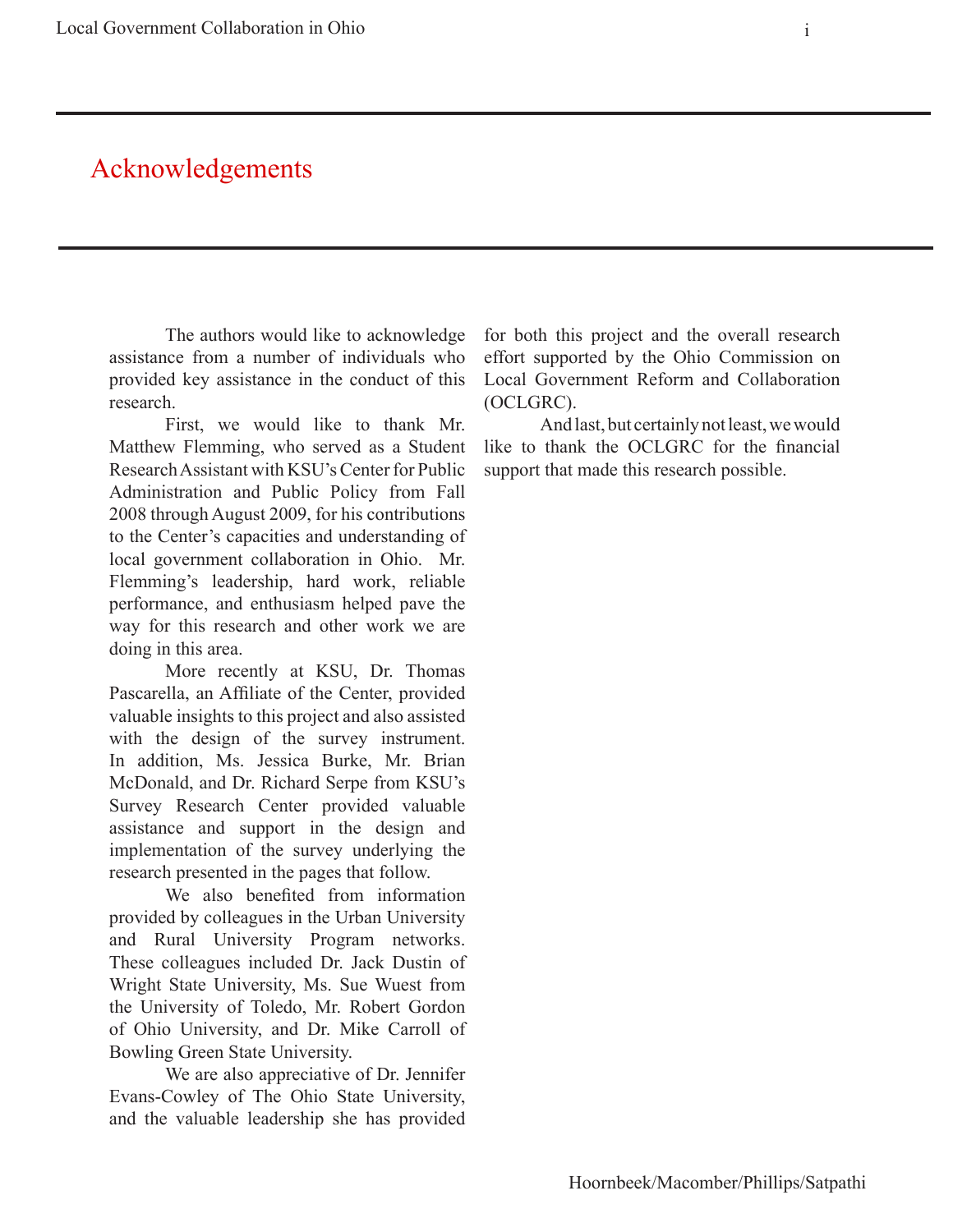# Executive Summary

There has been a growing dialogue about local government collaboration in Ohio, but we still know little about the motivations for this dialogue and what it is achieving. This report addresses these and other gaps in our knowledge about recent efforts by Ohio local governments to collaborate with one another.

The findings presented are based on a survey of local government officials who are active in local governmental collaboration efforts. They suggest that new collaborations are becoming operational in Ohio, and these collaborations appear to be motivated by interests in economic development, public service improvement, and more efficient government. The survey findings also suggest that positive impacts are flowing from recent collaborations.

However, the findings presented here also point out that successful collaboration requires conscious efforts to overcome significant challenges. These challenges include learning what kinds of collaborations are likely to be successful, understanding how to develop successful collaborations, and identifying ways to support local government efforts to build and administer new collaborations. To address these challenges, we identify steps that can be taken to foster more productive local government collaborations in the future. These steps include:

> - monitoring local government collaborations and rewarding successes;

- building knowledge on local government collaboration and disseminating it;
- developing research and educational efforts to help local governments collaborate;
- fostering productive relationships across jurisdictional boundaries, and;
- investigating potential state incentives for further collaboration.

By undertaking initiatives in these areas, Ohio can develop and enable a process of continuous improvement in which collaboration is rewarded and communities are empowered to learn from one another to the benefit of both local governments and the citizens they serve.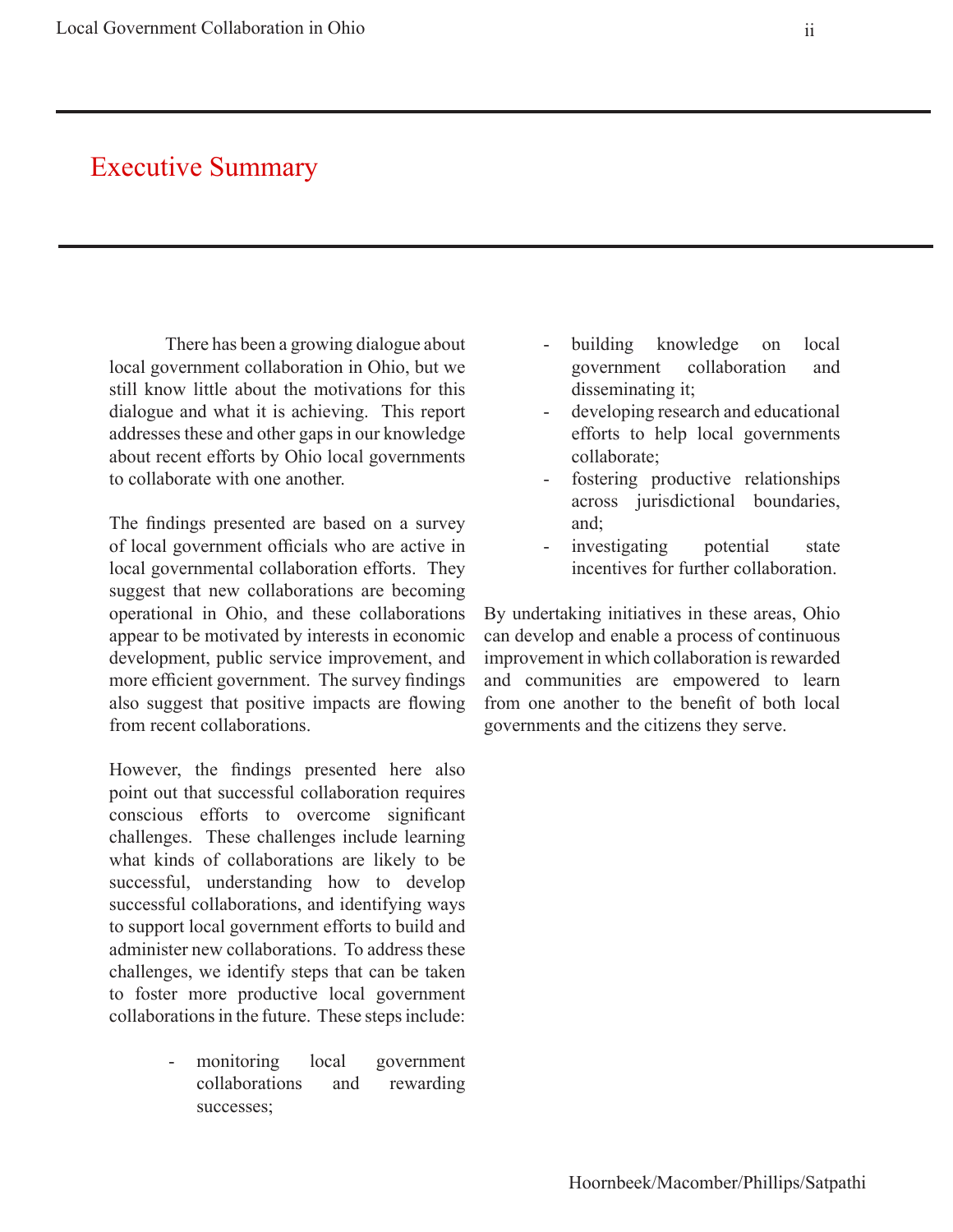### **TABLE OF CONTENTS**

| <b>Section</b>                                                              | Page |
|-----------------------------------------------------------------------------|------|
|                                                                             |      |
|                                                                             |      |
|                                                                             |      |
|                                                                             |      |
|                                                                             |      |
|                                                                             |      |
| Characterizing Intergovernmental Collaborations: Insights from Respondents4 |      |
|                                                                             |      |
|                                                                             |      |
|                                                                             |      |
|                                                                             |      |
|                                                                             |      |
|                                                                             |      |
|                                                                             |      |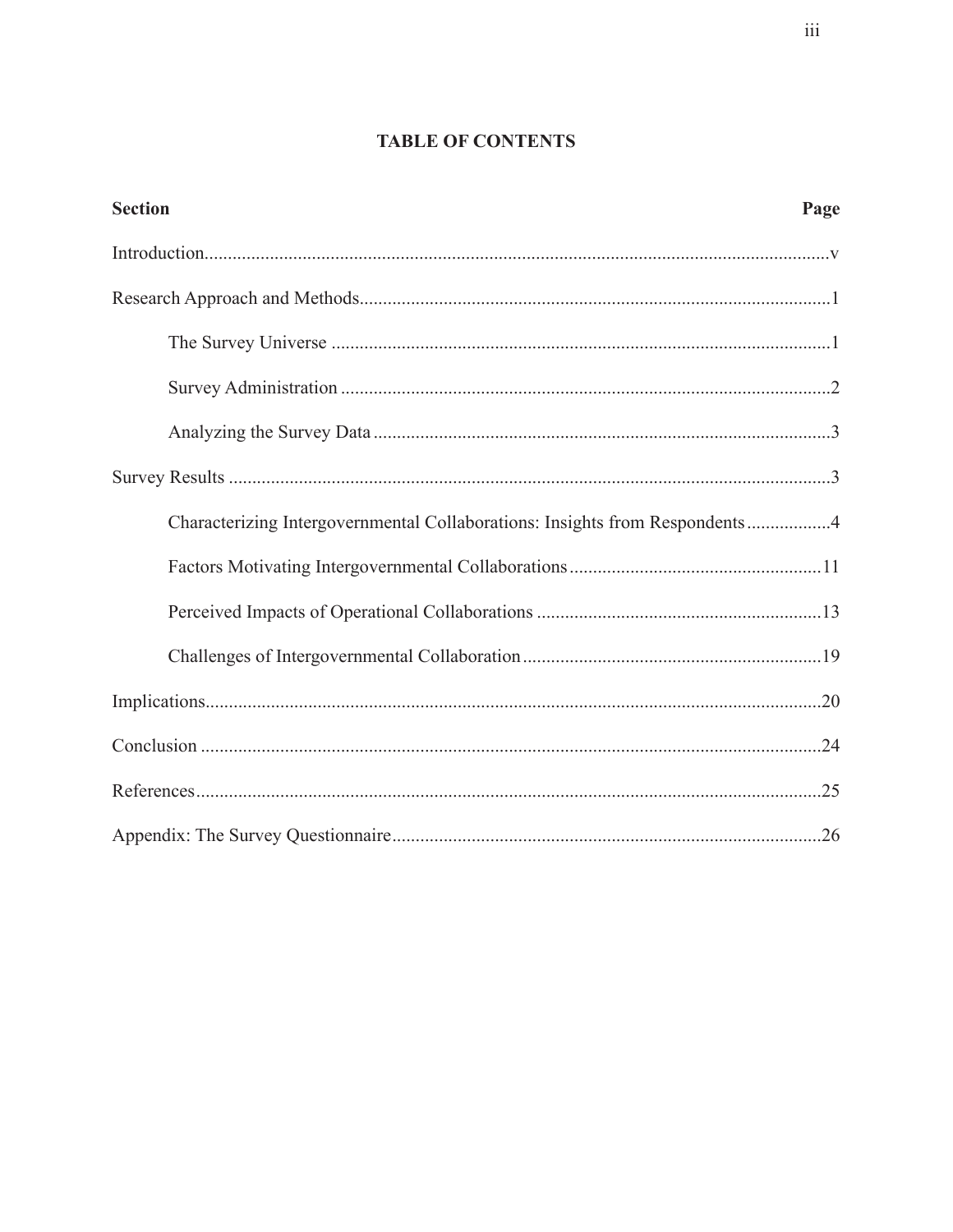### **VISUAL ILLUSTRATIONS**

### **FIGURES**

| <b>Figure Number</b> | <b>Title</b>                                   | Page |
|----------------------|------------------------------------------------|------|
|                      | <b>Characterizing Respondents:</b>             |      |
|                      | The Status of Intergovernmental Collaborations | 4    |
|                      | Characterizing Operational Collaborations:     |      |
| 2                    | Types of Collaborations                        | 5    |
|                      | Characterizing Operational Collaborations:     |      |
| 3                    | Populations Served                             | 6    |
|                      | Characterizing Operational Collaborations:     |      |
| 4                    | Legal Mechanisms                               | 7    |
|                      | Characterizing Operational Collaborations:     |      |
| 5                    | A Chronological Perspective                    | 8    |
|                      | Characterizing Operational Collaborations:     |      |
| 6                    | The Duration of Formal Agreements.             | 9    |
| 7                    | Primary Goals of Operational Collaborations    | 12   |
|                      | <b>Operational Collaborations:</b>             |      |
| 8                    | Are They Achieving Cost Savings?               | 14   |
|                      | Extent of Cost Savings Achieved by             |      |
| 9                    | <b>Collaborations Claiming Cost Savings</b>    | 15   |
|                      | <b>Operational Collaborations:</b>             |      |
| 10                   | Are They Achieving Service Improvements?       | 15   |
|                      | <b>Operational Collaborations:</b>             |      |
| 11                   | Are They Achieving Economic Development?       | 17   |

### **TABLES**

| <b>Table Number</b> | <b>Title</b>                                          | Page |
|---------------------|-------------------------------------------------------|------|
|                     | Types of Local Governments Engaged in                 |      |
|                     | <b>Identified Operational Collaborations</b>          | 9    |
|                     | Funding Sources for Operational Local                 |      |
| 2                   | <b>Government Collaborations</b>                      | 10   |
| 3                   | Motivations for Intergovernmental Collaboration       | 11   |
|                     | Estimated Levels of Goal Attainment by                |      |
|                     | <b>Operational Local Government Collaborations</b>    | 13   |
|                     | Types of Service Delivery Improvement                 |      |
|                     | Among Successful Collaborations                       | 16   |
| 6                   | Economic Benefits of Operational Collaborations       | 18   |
|                     | Types of External Assistance that Would be Helpful to |      |
|                     | Collaborations that are Not Yet Operational           | 19   |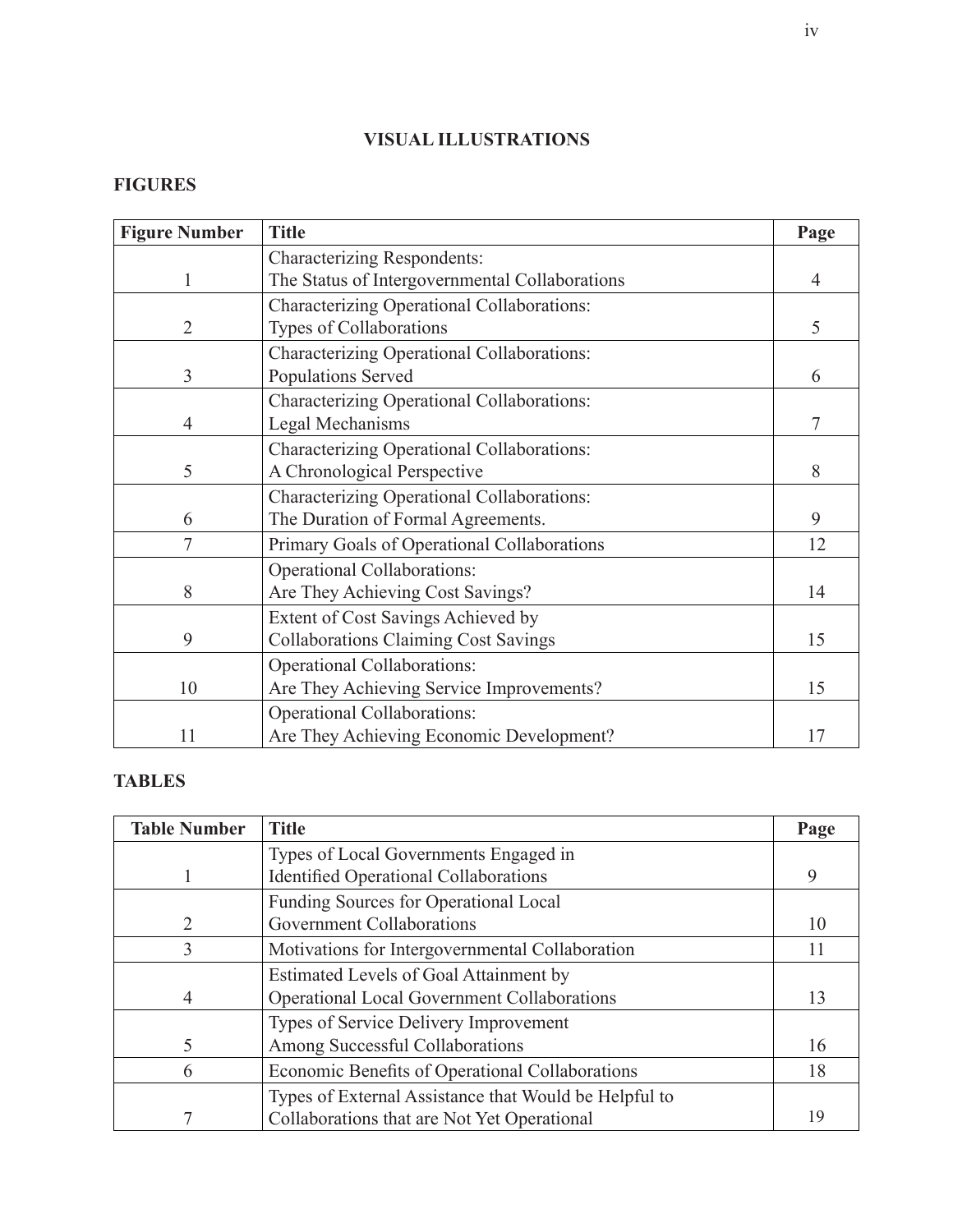# Introduction

Local government is big business in Ohio. The state ranks sixth among the American states in the number of local governments with 3,702, and fourth in the number of general purpose local governments with 2334 (U.S. Census Bureau, 2007). Now, however, Ohio's economy and the local governments that support it are being challenged to provide better services at lower cost. There is also pressure on local governments to foster economic development within and around their jurisdictions to assure employment opportunities for their citizens and to help maintain tax bases sufficient to provide needed services.

Because of these challenges, we are witnessing a growing dialogue about intergovernmental collaboration in Ohio. Last year, the Ohio Department of Development implemented a Local Government Collaboration grant program, and funded intergovernmental collaboration grants for a number of proposed projects. The state legislature also created the Ohio Commission on Local Government Reform and Collaboration (OCLGRC) to study ways to re-structure, reform, and streamline local government. Earlier this year, the Fund for Our Economic Future (FFEF) in northeast Ohio initiated its Efficient Government Now (EGN) program to increase public support for intergovernmental collaboration projects in northeast Ohio and to fund three projects chosen by residents of northeast Ohio. Partially as a result of these efforts, we are now seeing growing public attention to the subject of intergovernmental collaboration.

In spite of this growing attention, however, there is little concrete information on the extent to which the growing dialogue is translating into actual collaborations. Our knowledge of the extent of intergovernmental collaboration in Ohio, the factors that motivate collaboration, and the impacts of collaboration on the efficiency and effectiveness of government services are incomplete at best. As a state, we do not appear to track intergovernmental collaboration in systematic ways, and there is limited data on what motivates collaborations and on the impacts of collaborations that have been undertaken. As a result, current intergovernmental collaborations and policy initiatives designed to foster them are operating without: (1) a clear sense of what is happening; (2) knowledge of the factors that motivate or drive change in this area, and; (3) an awareness of what impacts might be expected from the collaborative efforts that are undertaken.

This report begins to remedy this situation by reporting on the status, characteristics, motivations, and perceived impacts of local government collaborations that have been proposed and/or undertaken in recent years. It also seeks to identify key challenges and obstacles to local government collaboration. The report is based on survey data from local government leaders who have worked to promote and implement intergovernmental collaborations in Ohio in recent years. By seeking information from these local government officials, we gain a better sense of the extent to which local governments are actually translating proposals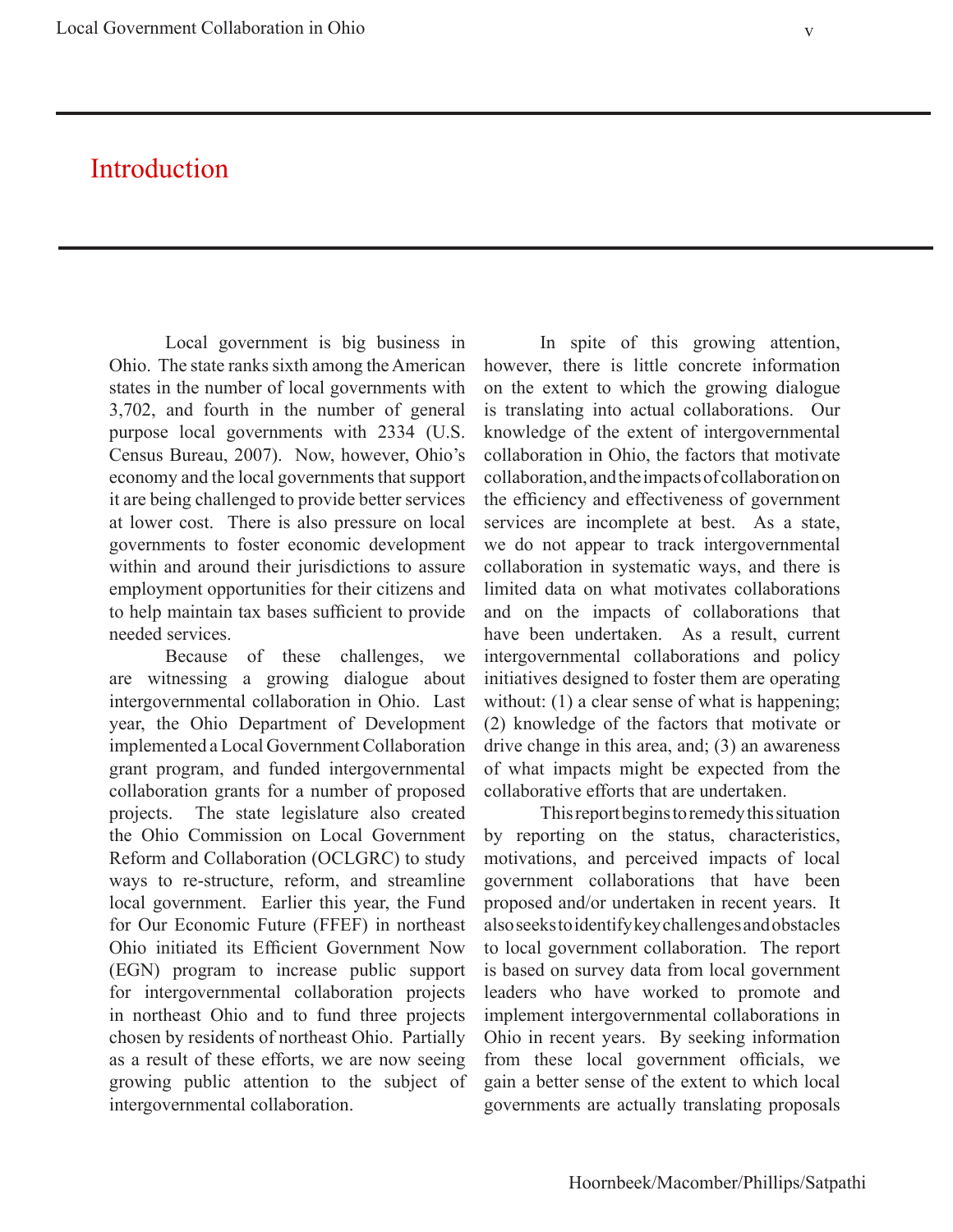and discussions into collaborative actions, and what factors may them help foster this transition. We also attempt to catalogue perceived cost savings, economic development advances, and service improvements associated with intergovernmental collaborations and define ways in which external assistance might enable local governments to overcome challenges and obstacles to collaboration.

Toward the end of the report, we discuss the implications of the survey results for efforts to foster productive local government collaborations. We also identify some key priorities for further research and educational assistance. Our hope is that the information reported here can be used to help guide improvements in state policies and practices and to foster more productive intergovernmental collaborations in the future.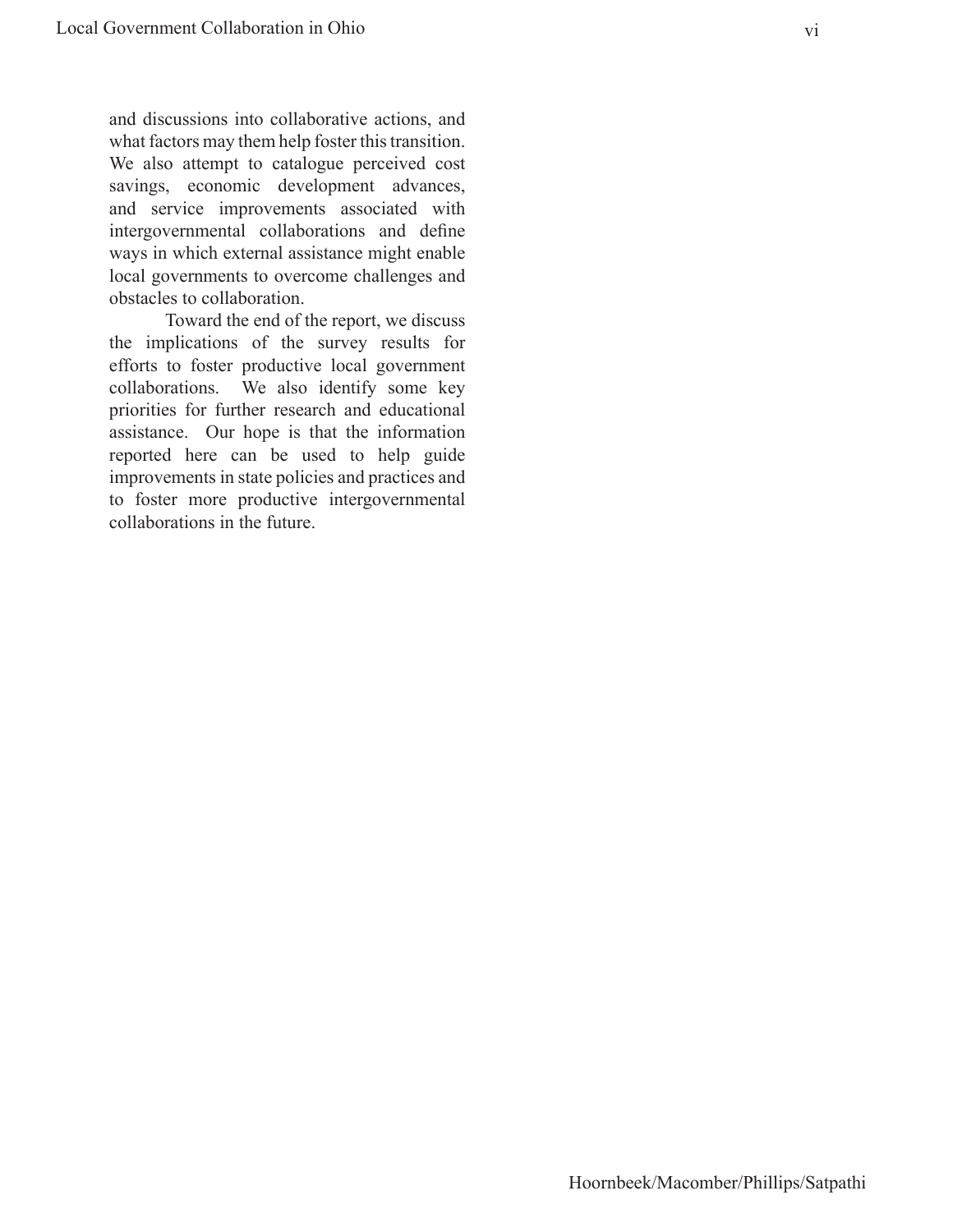# Local Government Collaboration in Ohio: Are We Walking the Walk or Just Talking the Talk?

#### **Research Approach and Methods**

There are a variety of ways in which a study of intergovernmental collaboration in Ohio could be conducted. We chose to survey a statewide sample of local government officials in Ohio to tap their knowledge and benefit from their experiences.

Borrowing insights from literature on the diffusion of innovation (Rogers, 1983), we drew our survey universe from a group of local government officials who are likely to be relatively advanced in their recent efforts to implement innovative collaborative projects<sup>1</sup>. Consequently, our sample is *not* intended to representative of local governments in Ohio as a whole. Rather, the sample we have chosen should yield insights that are useful for understanding the extent to which collaborative strategies may be helpful in fostering improved and more cost-effective services in the future.

The discussion that follows describes our survey universe, outlines the procedures used to administer the survey, and highlights ways in which we analyze the data that are collected.

#### **The Survey Universe**

Over the past year, the Center for Public Administration and Public Policy (the Center) at Kent State University (KSU) has sought to identify local government collaborations in Ohio. During the year starting in Fall 2008 and ending in Fall 2009, we identified between 200 and 300 potential collaborations among local governments in Ohio. The cases of collaboration we identified extend throughout the state of Ohio and cover a wide range of topics, including police and fire protection service integration, joint economic development districts (JEDDs), water related collaborations, shared purchasing arrangements, and a range of other kinds of collaborative endeavors. We collected *preliminary* information on contacts for each of these collaborations, the subject matters associated with them, and other pertinent information. Throughout this process, we entered the information we collected into a preliminary data set.

The data set we compiled includes potential intergovernmental collaborations from a range of sources. It includes proposals made to grant programs administered by the Ohio Department Development (ODOD) and the Fund for Our Economic Future (FFEF), instances of local government collaboration that were identified through the media and the

<sup>1</sup> It is important to recognize that while we are viewing recent efforts to foster greater collaborations among local governments in Ohio as innovations, collaborations among local governments have existed for many years both in Ohio and elsewhere. We are viewing recent collaborations as innovations, however, because they are associated with a new dialogue that appears to be founded in concerns about efficiency and economic development, rather than joint planning processes which guided many earlier attempts at collaboration which were initiated in the 1960's and 1970's.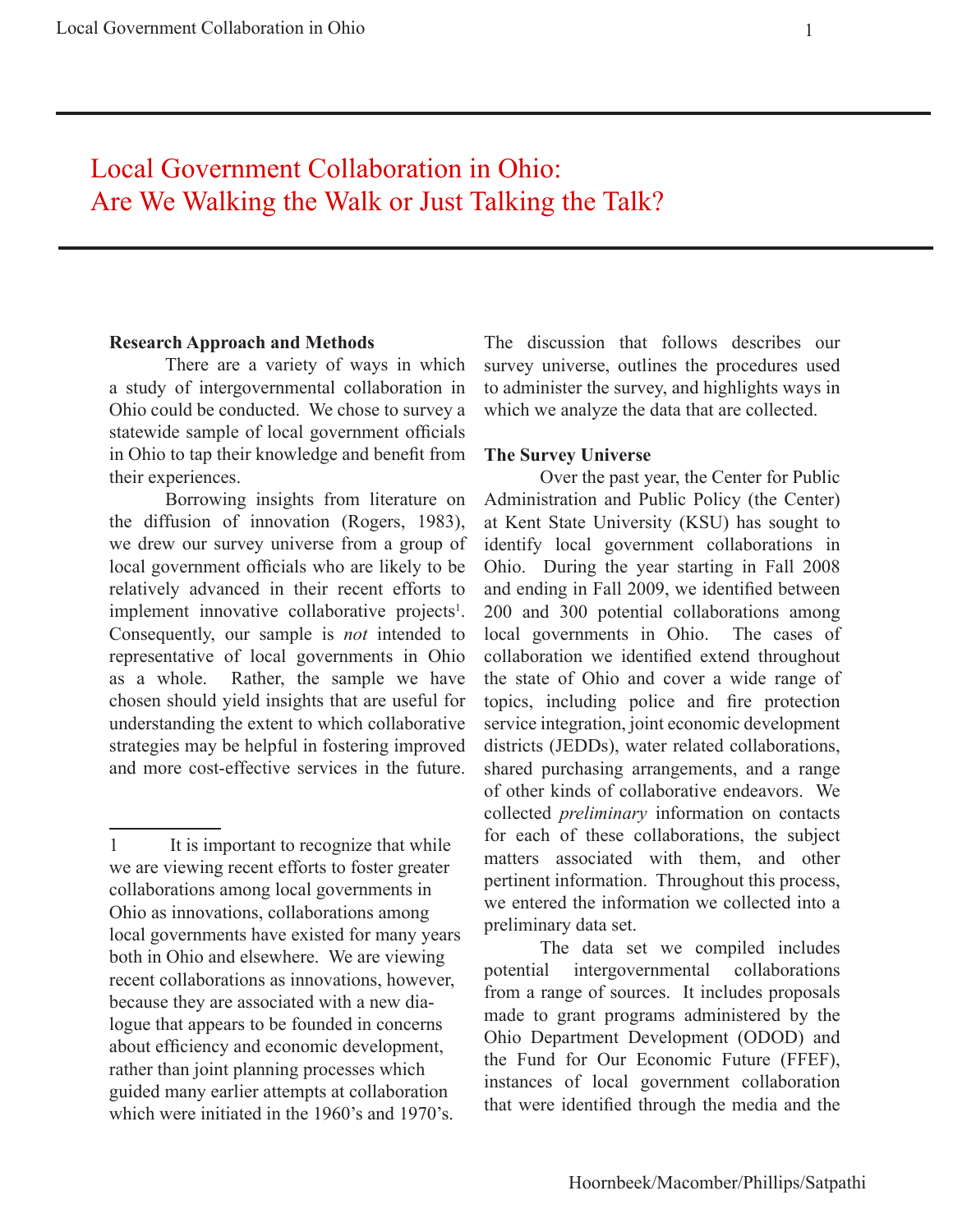worldwide web, and cases of proposed and/or actual collaborations that have been identified through personal knowledge or word of mouth<sup>2</sup>. In all cases, the data were collected as we became aware of active efforts on the part of at least one local government to engage in formal collaborative endeavors with other local governments. This preliminary data set served as the foundation for the universe of targeted local governments for this project, and it is a data set that consists of local governments that appear to have been particularly active in their efforts to use formal collaborative endeavors in recent years.

We made four significant adjustments to our preliminary data set before administering the survey. First, during the early weeks of the project, we made a major effort to fill holes in our preliminary data set and update information on key contacts associated with each of the potential collaborations we had identified. Second, because we are particularly interested in the dynamics surrounding *contemporary* intergovernmental collaborations, we omitted collaborations that we knew to be more than fifteen years old from our survey list. Third, we omitted a number of applicants to the FFEF grant program from our list. We did this in part to make sure that our overall sample was not too heavily weighted toward northeast Ohio, and in part because the FFEF conducted a similar survey of these applicants just days before we conducted our survey. And finally, we omitted a handful of local governments from our survey list because they were targeted by another survey our Center was conducting on local government use of "E-government" during the same time period in which we were conducting this survey. We did not want to overburden this handful of local officials with two surveys from the same organization simultaneously. After these adjustments were made, our universe of potential and/or active local government collaborations stood at 181.

#### **Survey Administration**

We administered the survey in cooperation with KSU's Survey Research Center, and they used an electronic email format to deliver the survey. We also divided the survey universe into two categories. The first category consisted primarily of collaborations for which we had contacts that were unique to that collaboration. There were 146 collaborators on this list, and we sent the initial survey to these collaborators in mid-October. We sent out a second survey solicitation after the first one to a total of 20 local government officials who were listed as contacts for an additional 35 collaborative projects in our preliminary data set of Ohio local government collaborations. In the Center's preliminary dataset, these individuals were listed as contacts for more than one collaborative project. Because these individuals would receive more than one electronic survey if we sent to the full list of 181 collaborations in our survey universe, we contacted these officials by telephone prior to sending them additional electronic surveys to request that they respond separately for each collaborative endeavor with which they were engaged. Fortunately, most these officials were receptive to our calls and expressed a willingness to assist us.

A total of four reminders were sent to those being surveyed to enhance rates of response. When we retrieved the data from the electronic surveys in early November, we had received responses from 52 collaborations, or 28.7% of the 181 collaborations that were

<sup>2</sup> These word of mouth inquiries included a solicitation to local government assistance centers that, in the past, have been funded by the Ohio Urban University Program (UUP) and the Ohio Rural University Program (RUP). We received feedback and additions to our list of collaborative endeavors from Ohio University, Wright State University, Bowling Green University, and Youngstown State University.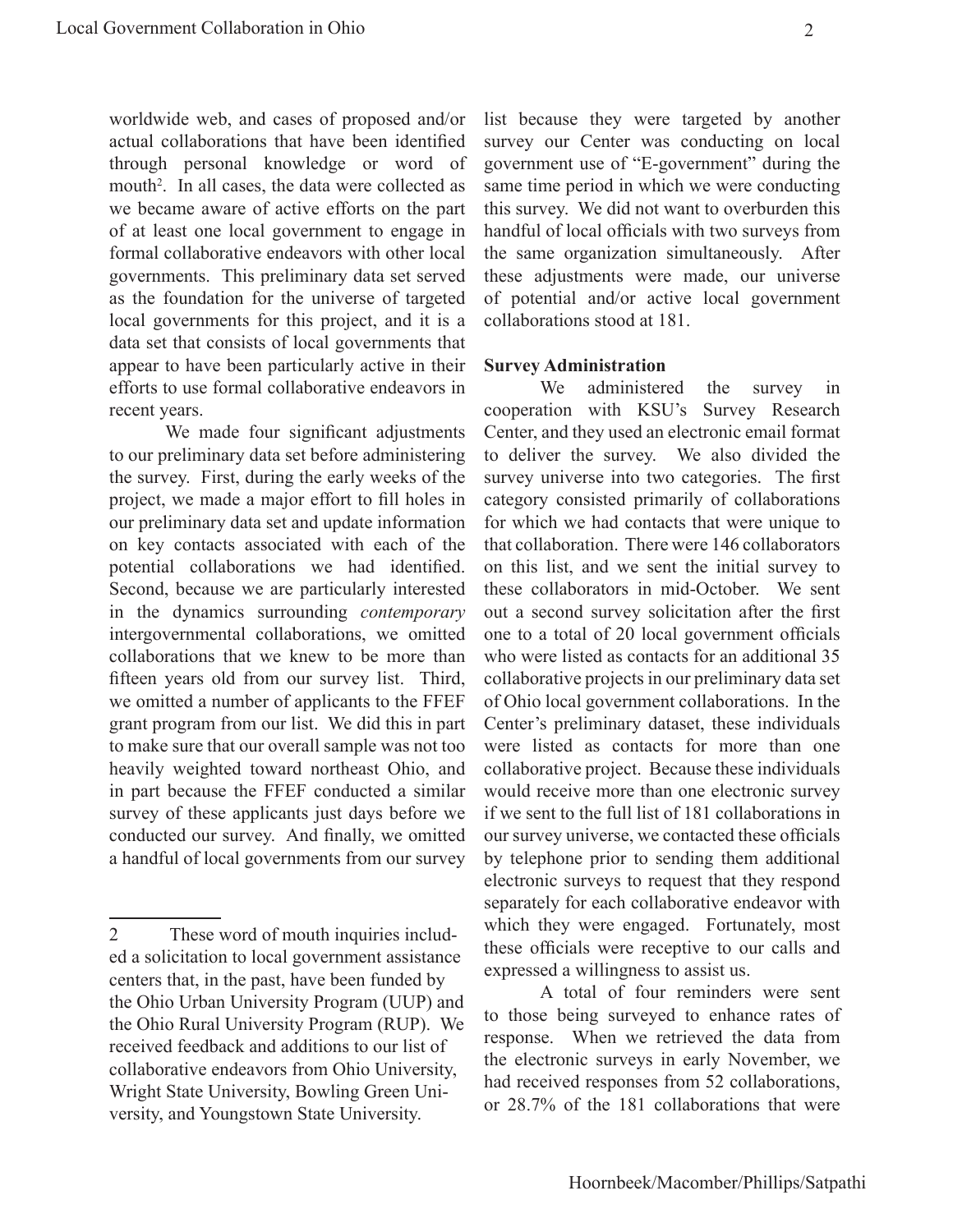surveyed.

#### **Analyzing the Survey Data**

Our analyses of the data collected are built around objectives that were established during the design of the survey. In designing the survey, we focused on four objectives:

- 1. Identifying cases in which the intergovernmental collaborations in our sample had actually become operational and understanding key characteristics of these collaborations;
- 2. Improving our understanding of the factors that encourage and/or incentivize successful local government collaborations;
- 3. Compiling information on the extent to which the operational collaborations appear to be realizing benefits and achieving the goals for which they were developed (cost savings and/or service improvements, etc.), and;
- 4. Understanding key challenges and obstacles facing local governments that are seeking to engage in new collaborations.

Responses to questions we developed to address these objectives were to be grouped by objective to enable a more complete understanding of responses relevant to each objective.

The first two questions on the survey were designed to help us verify information in our preliminary data set and to obtain information about the status of potential collaborations in our sample. The first question on the survey sought to determine if the respondent was involved in a "formal" collaboration, and asked the respondents to identify that collaboration. Respondents who said they were not involved in a formal collaboration were not asked to complete the rest of the questionnaire.

The second question in the survey sought to determine if the collaboration they were involved in had actually reached the point of becoming operational. If the respondent reported an established collaboration, they proceeded to answer fifteen additional questions relating to the objectives mentioned above. If their collaboration had not yet reached the operational stage, we collected information on its status and inquired about whether additional assistance might help them accomplish the goals of their proposed collaboration.

After receiving the completed survey data from the KSU Survey Laboratory, we downloaded it into Excel and a statistical package, SPSS, to facilitate analysis and graphical presentation of the survey results. For the most part, the analyses consisted of summations of responses and cross-tabulations. We then organized the tabulated responses around key survey objectives, and developed graphical and tabulated representations of the information that was collected. The survey results and their implications for future local and state level efforts to foster productive local government collaborations are discussed in the next two sections of this report.

#### **Survey Results**

We present the results of this study in the four following subsections. These subsections provide results of the survey with reference to its four major objectives: (1) a characterization of the collaborations highlighted by respondents to the survey; (2) the identification of factors that appear to have motivated operational intergovernmental collaborations; (3) an assessment of the perceived impacts of the collaborations that have been undertaken, and; (4) a description of the challenges and obstacles faced by local governments that seek to engage in intergovernmental collaborations.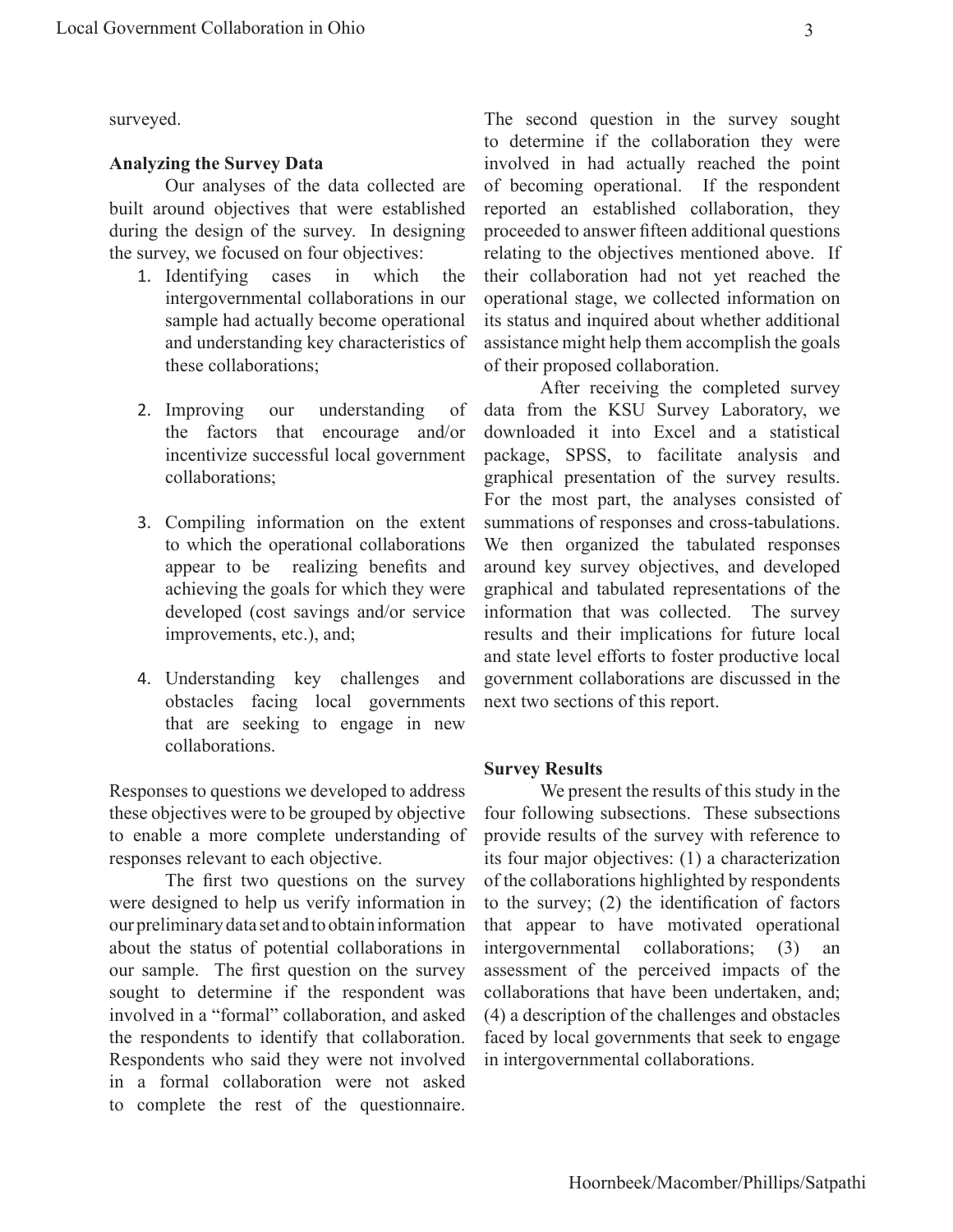#### **Characterizing Intergovernmental Collaborations: Insights from Survey Respondents**

As is noted above, 52 of the local governments in our sample responded to the survey. Forty-five of these respondents (87%) confirmed that they are involved in an intergovernmental collaboration. Figure 1 shows the status of collaborations reported on by these 45 survey respondents.

Thirty of the 45 formal collaborations reported on by the respondents, or two-thirds of the respondents overall, are currently operational or in the process of establishing an agreement for collaboration. By contrast, one-third of the respondents, or 15 of the 45 local governments responding, are either discussing or conducting a formal study of a proposed collaboration. This means that roughly two-thirds of the responding communities have proceeded to a point where they have decided to implement their proposed

collaboration, while one-third of them are still undertaking efforts to determine if their proposed collaboration is desirable.

All of the results that follow in this report present information on the 25 intergovernmental collaborations that are currently operational. Figure 2 provides information on the types of collaborations that are reported by these 25 respondents. The most common form of collaboration in our survey sample is a Joint Economic Development District (JEDD), as roughly half (12/25 or 48%) of the operational collaborations that were identified fall into this category<sup>3</sup>.

3 Joint Economic Development Districts (JEDDs) also appear to be well represented among the collaborations listed in the Center for Public Administration and Public Policy's overall list of identified collaborations.

**Figure 1** Characterizing Respondents: The Status of Intergovernmental Collaborations

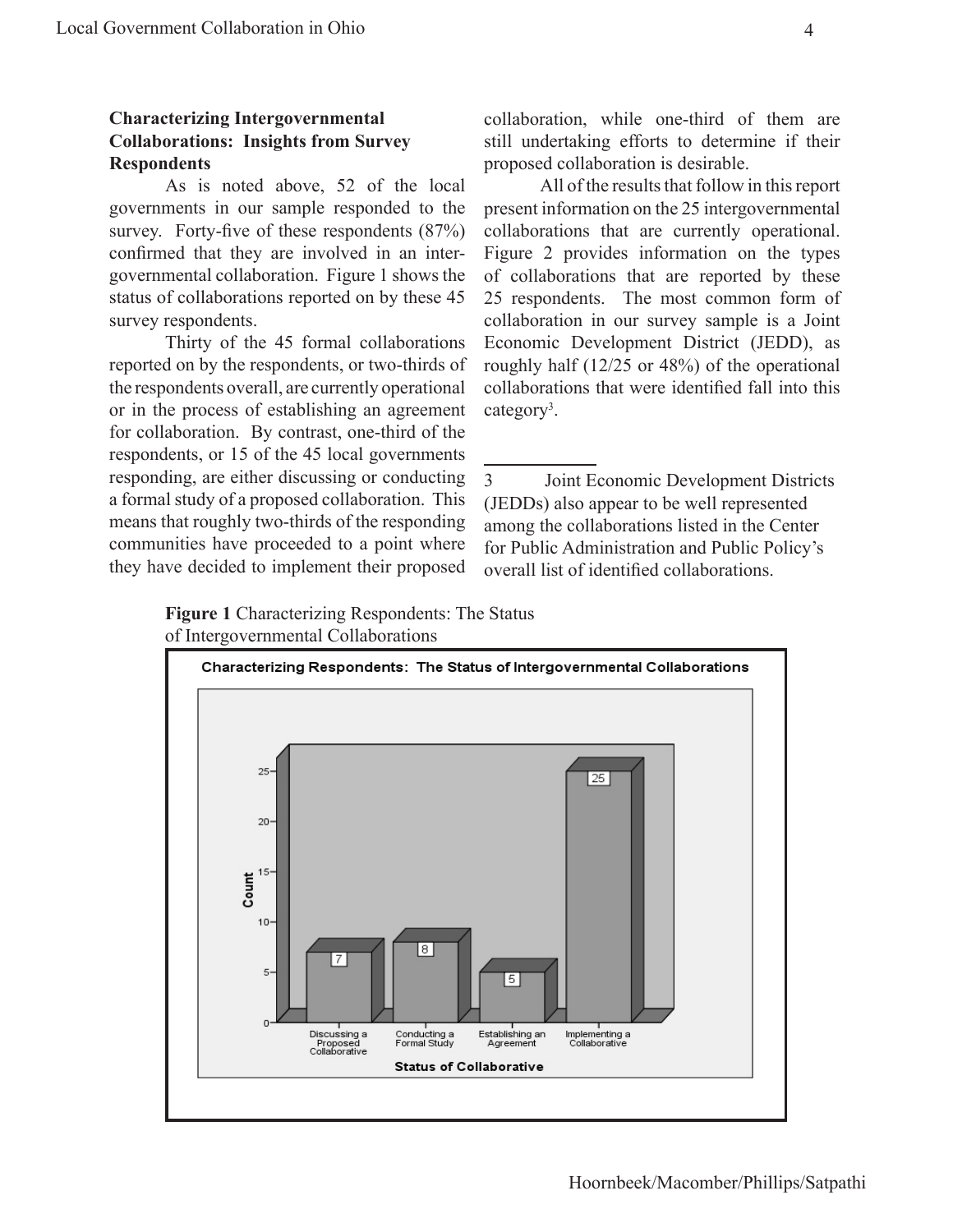**Figure 2** Characterizing Operational Collaborations: Types of Collaborations



The remaining thirteen respondents were involved in a range of different kinds of intergovernmental collaborations. Three of these operational collaborations (12%) are joint Police or SWAT teams. The remaining collaborations include a regional dispatch center and a joint Fire/Emergency Management System. The "other" category is made up of a range of eight different types of collaborations. Four of the eight respondents who sited categories other than those listed in the survey questionnaire said that their communities were involved in multiple collaborations, and one of these included an additional JEDD. The four remaining "other" intergovernmental collaborations included "transit sharing," "Building/Capital project," "advocacy," and a "national center for medical readiness." These results clearly suggest a strong interest in intergovernmental collaborations relating to JEDDs and economic development, as well as interests in a wide range of other kinds of inter-governmental collaborations.

The results also suggest that current intergovernmental collaborations serve populations of a range of different sizes. Figure 3 displays information on the populations served by the intergovernmental collaborations in our sample. The results suggest that a majority of the operational collaborations identified serve between 50,000 and 500,000 people (32% +  $28\% = 60\%$ , although collaborations serving very small and very large populations are also identified.

Among the operational local government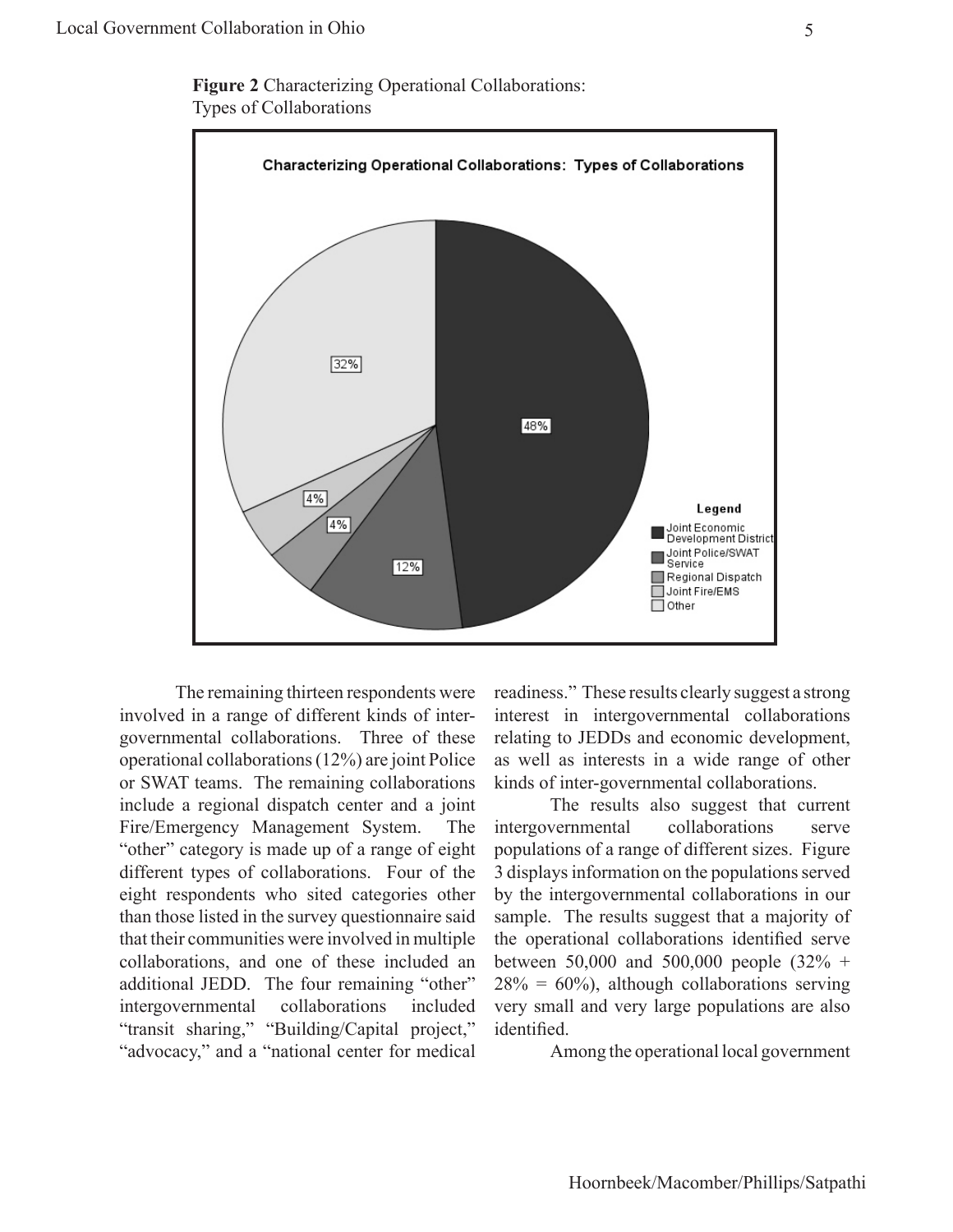

**Figure 3:** Characterizing Operational Collaboratives: Populations Served

collaborations in our sample, more than onehalf (13/25 or 52%) use a contract as the legal mechanism underlying their intergovernmental collaboration. Figure 4 provides a more complete breakout of the legal mechanisms cited by the collaborators in our sample. As Figure 4 suggests, some of the collaborations in the sample (4/25, or 16%) use a Council of Government (COG) to implement their local government collaboration and several use a Memorandum of Understanding (MOU). Four of the five intergovernmental collaborations that checked "other," indicated that they use multiple legal mechanisms from among those shown in Figure 4, and one respondent said that his/her collaboration relied on "legislative

authorizations for cooperative agreements."4

Many of the respondents in our sample of intergovernmental collaborations have initiated their collaborations rather recently. Figure displays information on the year that the collaborations in the sample became operational. As Figure 5 shows, 40% (10/25) of the operational collaborations in our sample began in 2009, and well over one-half (17/25) of

<sup>4</sup> Because of limited time, we did not have an opportunity to investigate exactly what this phrasing means in terms of statutory authorizations provided by Ohio law.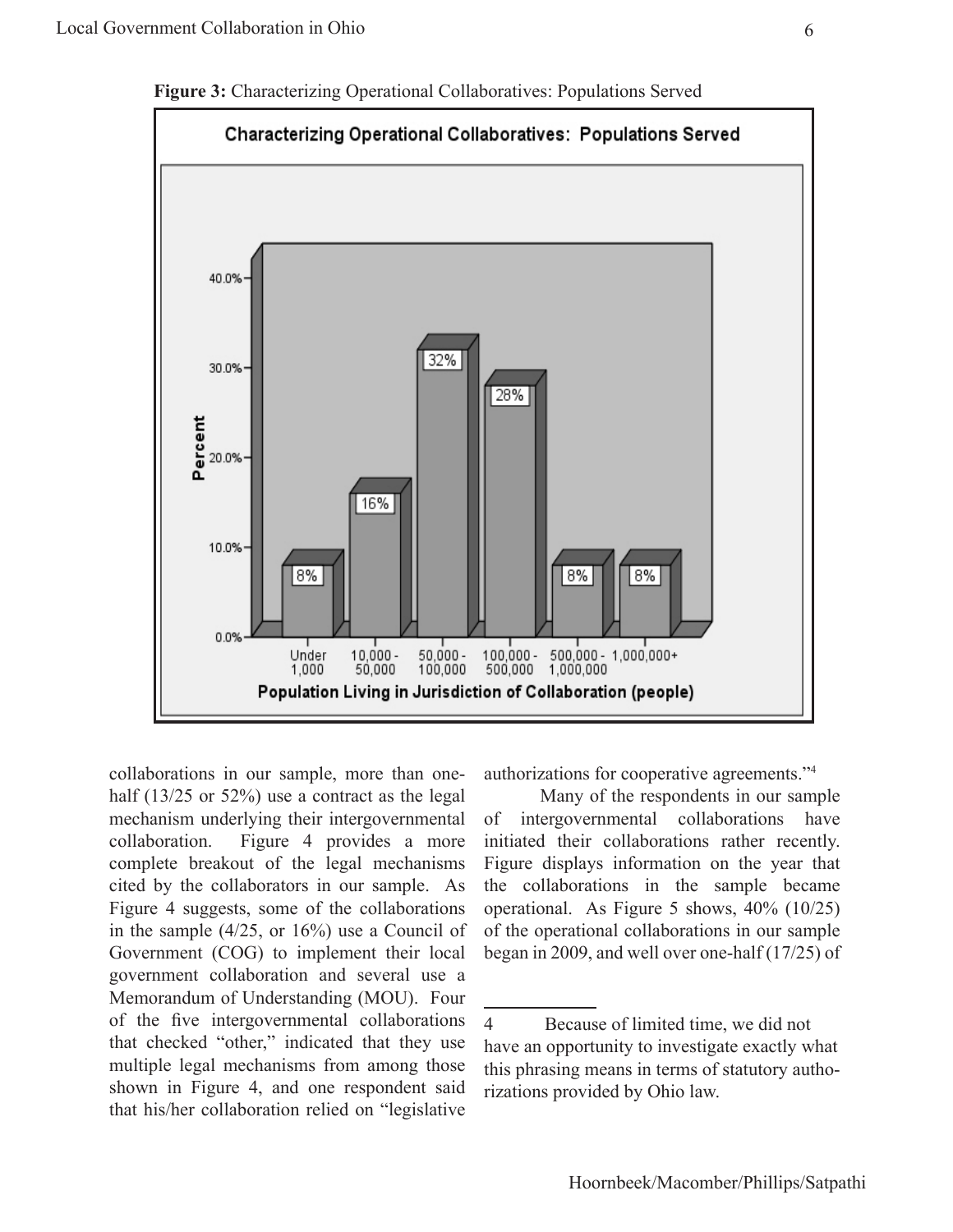

**Figure 4** Characterizing Operational Collaborations: Legal Mechanisms

the respondents had initiated their collaborations in the last five years, since 2004. Four of the five respondents who provided "other" responses said that they initiated their inter-governmental collaborations prior to 1995 – the first year for which a closed-end response category was provided on the survey questionnaire. While our sample is biased toward more recent collaborations, the data compiled do make it clear that a good number of local governments in Ohio are now actively engaging in formal intergovernmental collaborations.

Most of the local government collaborators who responded to the survey indicated that they were engaged in long term collaborative agreements. Figure 6 displays information on the durations of the agreements that were reached by the collaborators who responded to the survey. As Figure 6 shows, the most frequently cited duration of time for a collaborative agreement in the sample was 51 or more years, and more than half of the respondents (17/25 or 68%) had agreements of 16 years or more in place. None of the agreements cited was for a period of one year or less.

A range of different types of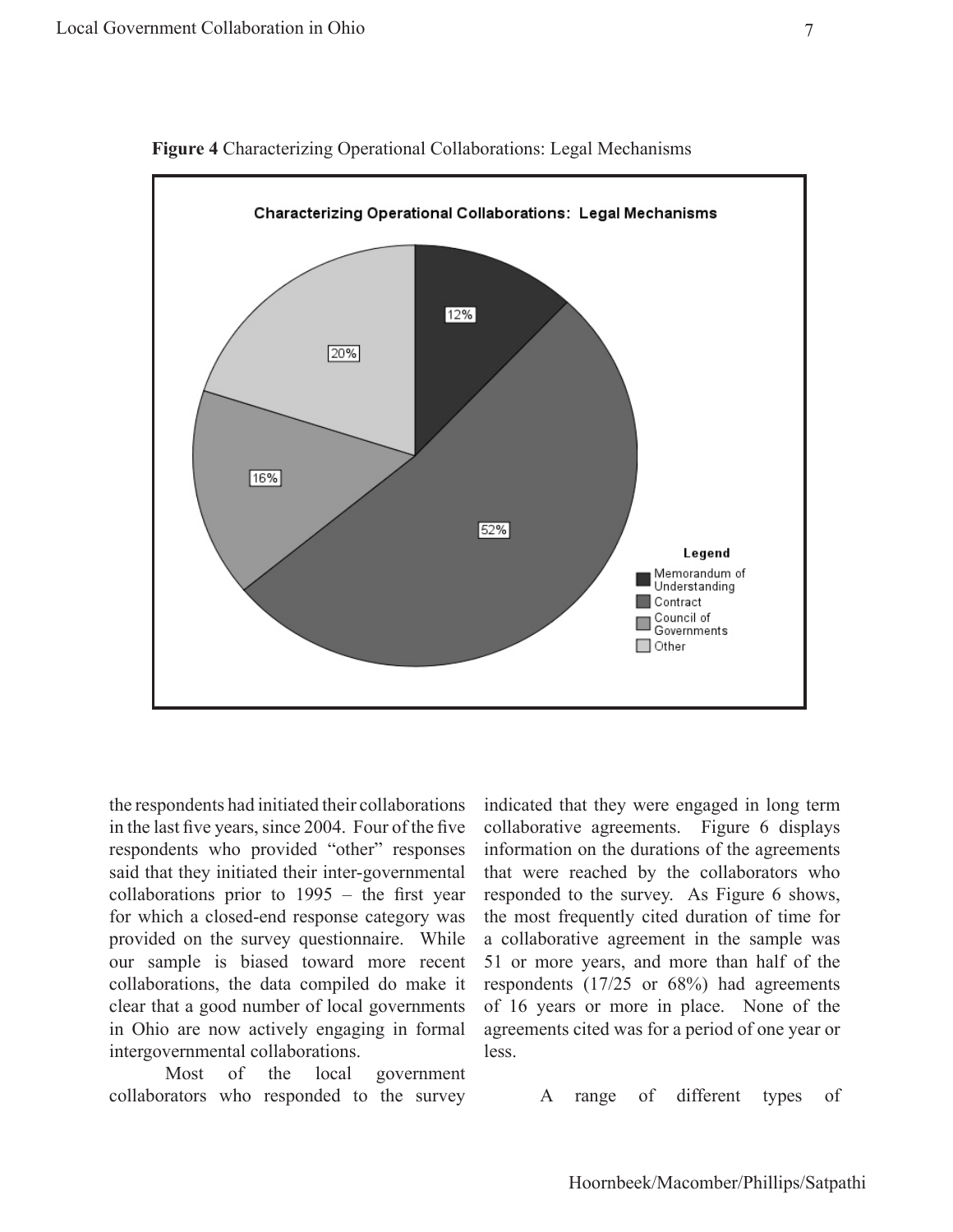

**Figure 5** Characterzing operational Collaborations: A Chronological Perspective

local governments appear to be engaging intergovernmental collaborations, although cities appear to be the most frequent participants in our sample. Table 1 displays information on the prevalence of different kinds of local governments among participants in the operational collaborations that are identified through the survey.

As Table 1 shows, cities were participants in 88% of the operational collaborations that were identified, and both townships and counties were participants in more than half of the identified collaborations. Villages and other kinds of local government jurisdictions were also represented among the collaborating governments cited by the survey respondents.

The communities involved appear to be major contributors of funding for the operating collaborations that were identified, although their contributions are supplemented

by funding from other sources. Table 2 presents information on the funding sources cited by the survey respondents.

Not surprisingly, given their widespread participation in the collaborations identified, cities provided funding for many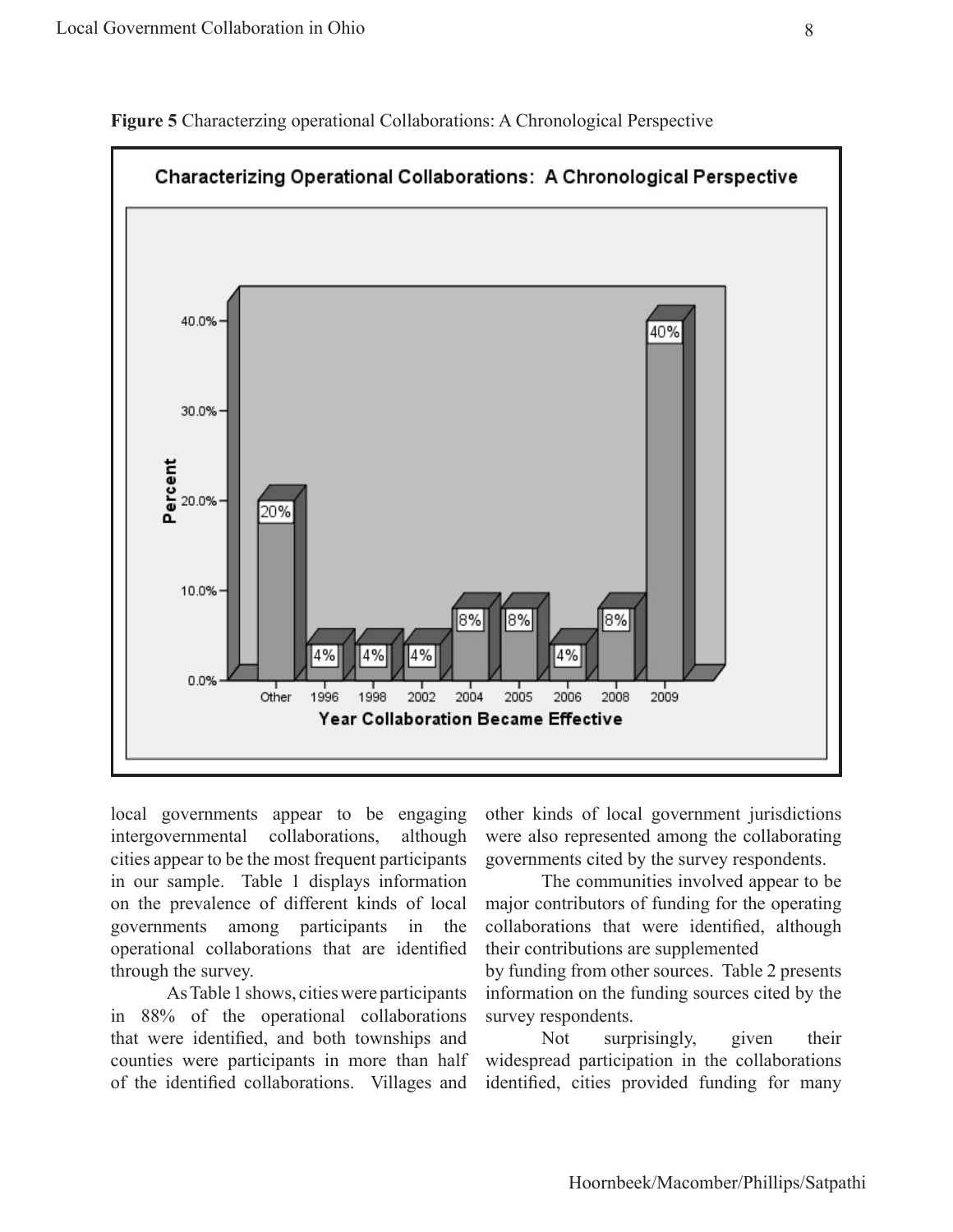**Figure 6:** Characterizing Operational Collaborations: The Duration of Formal Agreements



#### **Table 1:** Types of Local Governments Engaged in Identified Operational Collaborations

г

| <b>Type of Local Government</b>      | <b>Percent of Identified Collaborations</b> |
|--------------------------------------|---------------------------------------------|
| Cities                               | 88%                                         |
| Townships                            | 56%                                         |
| Counties                             | 52%                                         |
| Other Local Government Jurisdictions | 28%                                         |
| Villages                             | 16%                                         |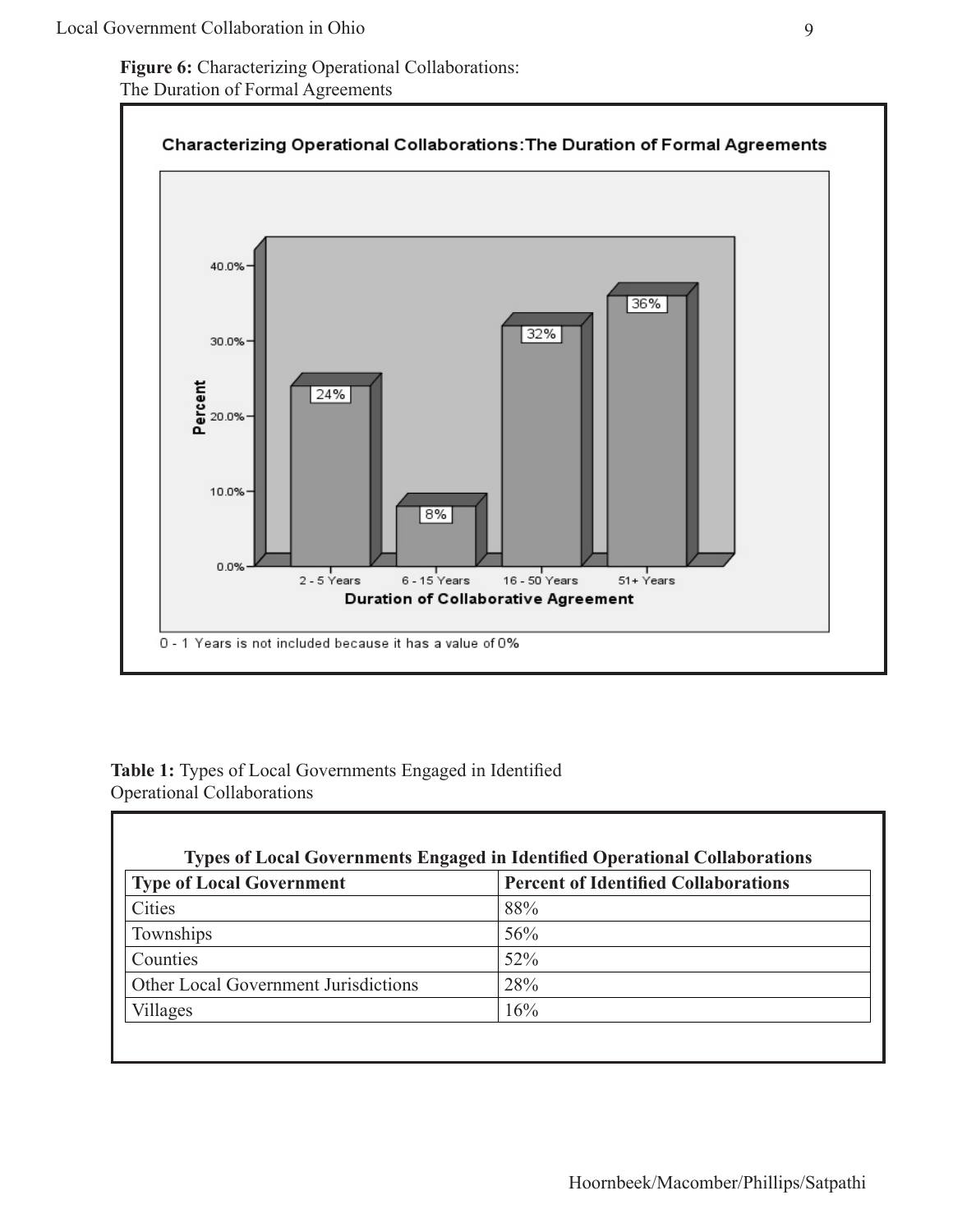of the collaborations identified by the survey respondents. A large number of the respondents also cited "other" funding sources, but many of these respondents identified income taxes (presumably local ones in most cases) as a source of revenue supporting their collaborations.<sup>5</sup> Other local governments, federal grants, state grants, and private sector donations also appear to have funded intergovernmental collaborations

5 Based on the language of the responses, some of these "other" respondents appear to have come from JEDDs.

**Table 2:** Funding Sources for Operational Local Government Collaborations

in the sample.

#### **Factors Motivating Intergovernmental Collaborations**

To investigate the motivation of participants in operational local government collaborations, we included questions asking participants to identify the motivation for their collaboration and the primary goal(s) they were trying to achieve. The responses received for each of these questions were consistent with one another and re-enforced the importance of desires for economic development, service improvement, and cost savings as motivators

| <b>Funding Sources</b> | Percentage of Collaborations Using This |
|------------------------|-----------------------------------------|
|                        | <b>Source</b>                           |
| City Funds             | 60%                                     |
| Other                  | 48%                                     |
| <b>State Grants</b>    | 32%                                     |
| <b>Federal Grants</b>  | 32%                                     |
| <b>County Funds</b>    | 24%                                     |
| Township Funds         | 20%                                     |
| Village Funds          | 16%                                     |
| Private Funds          | 16%                                     |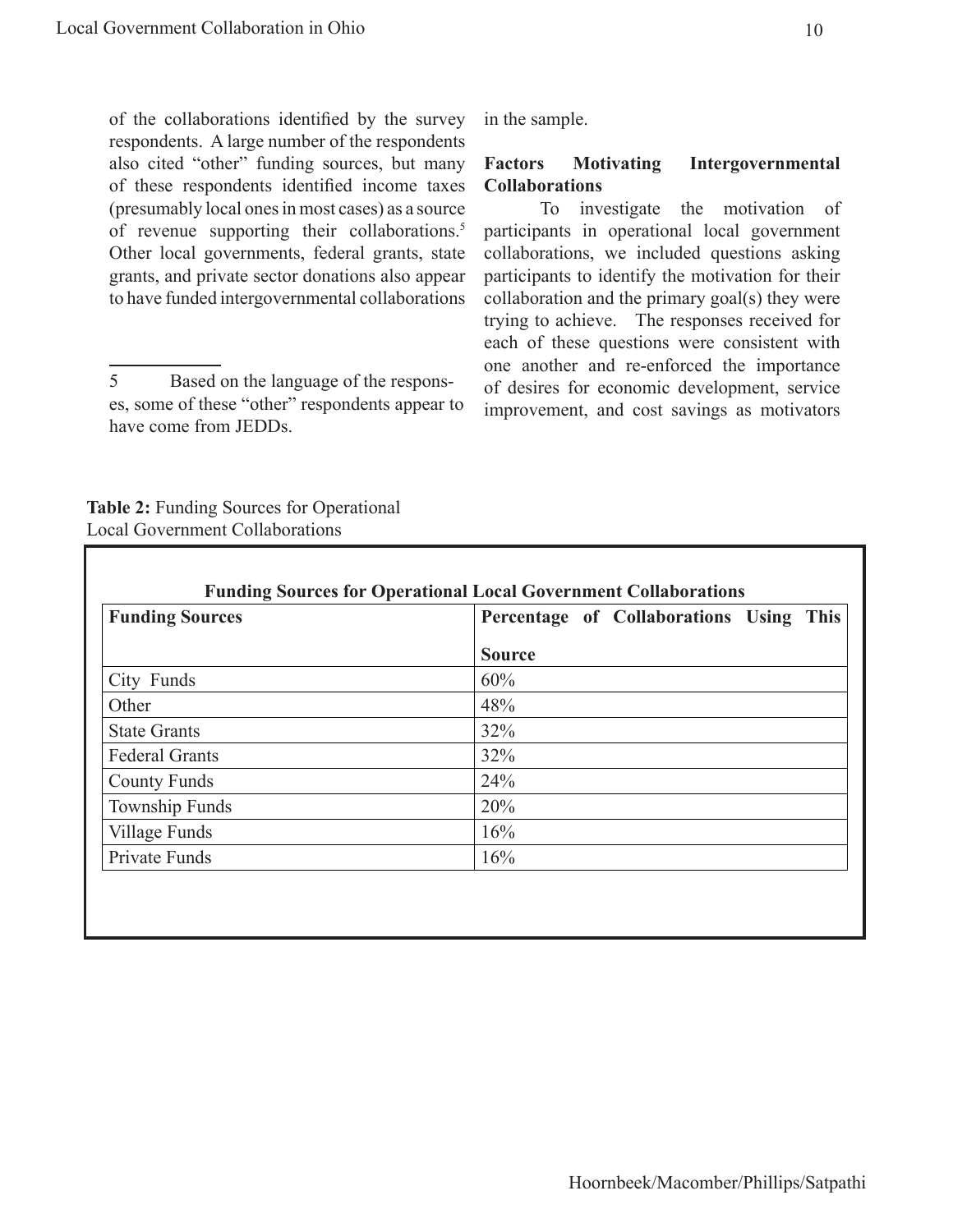Table 3 presents information regarding the motivations for intergovernmental collaborations cited by respondents to the survey. Many of the respondents cited more than one motivation for their collaborative work, but economic development, service improvement and budget shortfalls were the most frequently mentioned motivations cited. However, there were also a number of other motivations cited by the respondents, and this suggests that the dynamics of fostering intergovernmental collaborations may often depend on more than one form of motivation.

Because we recognized that motivations for inter-governmental collaborations may

ı

spring from multiple sources, we also asked respondents to identify the primary goal of their collaborations. Their responses are summarized in the Figure 7.

As Figure 7 indicates, the responses here largely mirrored the responses to the question about motivation discussed above. Economic development, service improvement, and saving money were all cited as primary goals of collaborative endeavors by respondents involved in the 25 operational collaborations identified through this survey. The four "other" responses suggested primary goals relating to demolition and land acquisition, traffic congestion relief, USA readiness, and sustainability – all of which could also be viewed as forms of service

|  |  |  |  |  |  | Table 3: Motivations for Intergovermental Collaboration |  |
|--|--|--|--|--|--|---------------------------------------------------------|--|
|--|--|--|--|--|--|---------------------------------------------------------|--|

| <b>Factors Motivating Collaborations</b>        | <b>Percentage of Respondents</b> |
|-------------------------------------------------|----------------------------------|
| Economic Development                            | 60%                              |
| Improve Service (or reduce service disparities) | 40%                              |
| <b>Budget Shortfall</b>                         | 32%                              |
| Reduce Future Risks to Community                | 24%                              |
| <b>Avoid Annexation</b>                         | 12%                              |
| Persistent Leader or Convener                   | 8%                               |
| Requested by the Public                         | 8%                               |
| Other, please specify                           | $4\%$                            |
| Federal/State Mandate                           | $0\%$                            |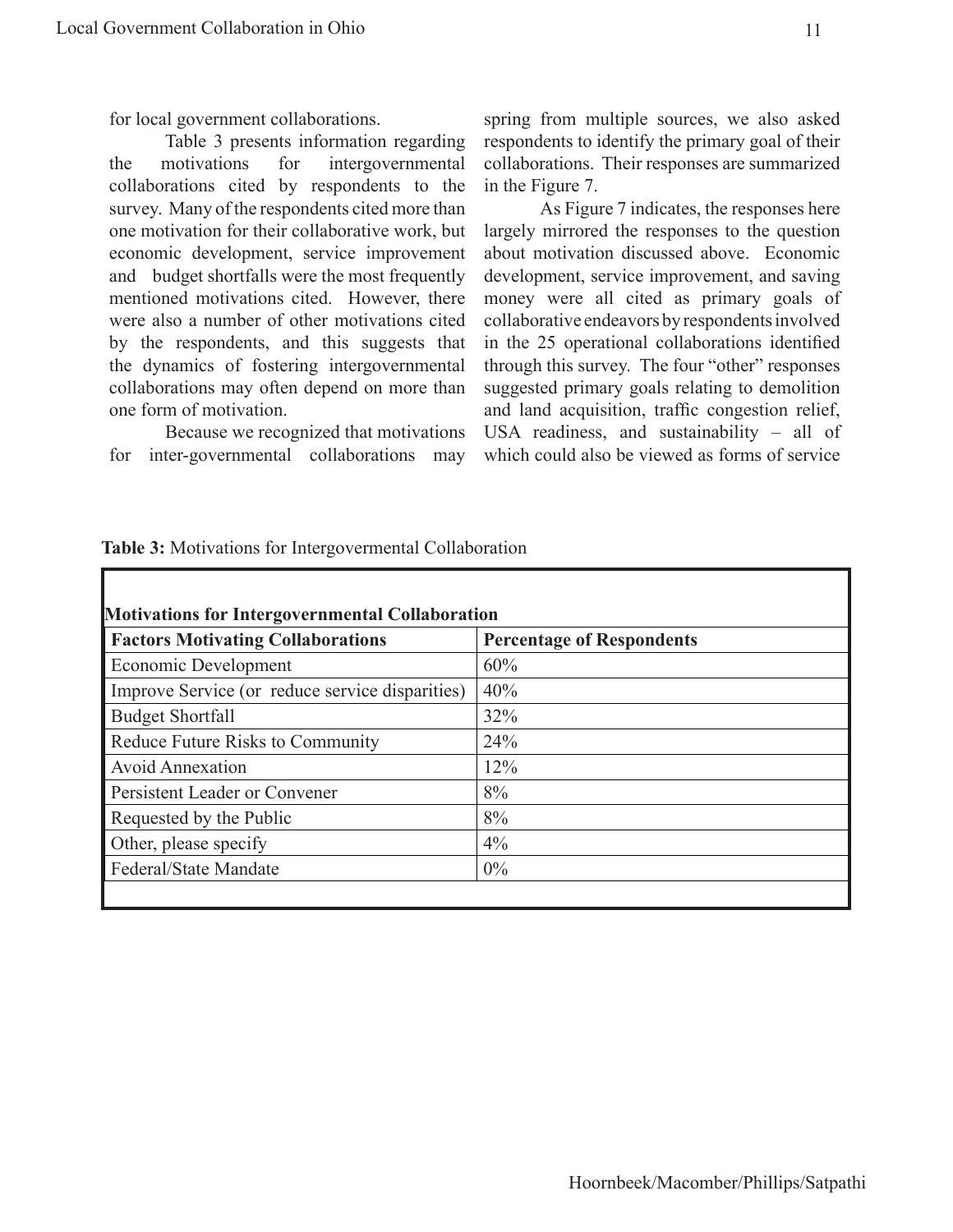

**Figure 7:** Primary Goals of Operational Collaborations

improvement.

#### **Perceived Impacts of Operational Collaborations**

Local governments that are contemplating engagements in formal collaborations are concerned not only about their motivations and goals, but also about whether they are likely to achieve their goals. For this reason, we also included several questions in the survey which sought to gauge whether local government officials involved in operational collaborations believed that their intergovernmental collaborations were achieving the goals that they had intended.

Table 4 presents information from the respondents on the extent to which they believe that their intergovernmental collaborations are achieving their primary goals.

The data presented in Table 4 are encouraging. The respondents uniformly indicated that they were experiencing at least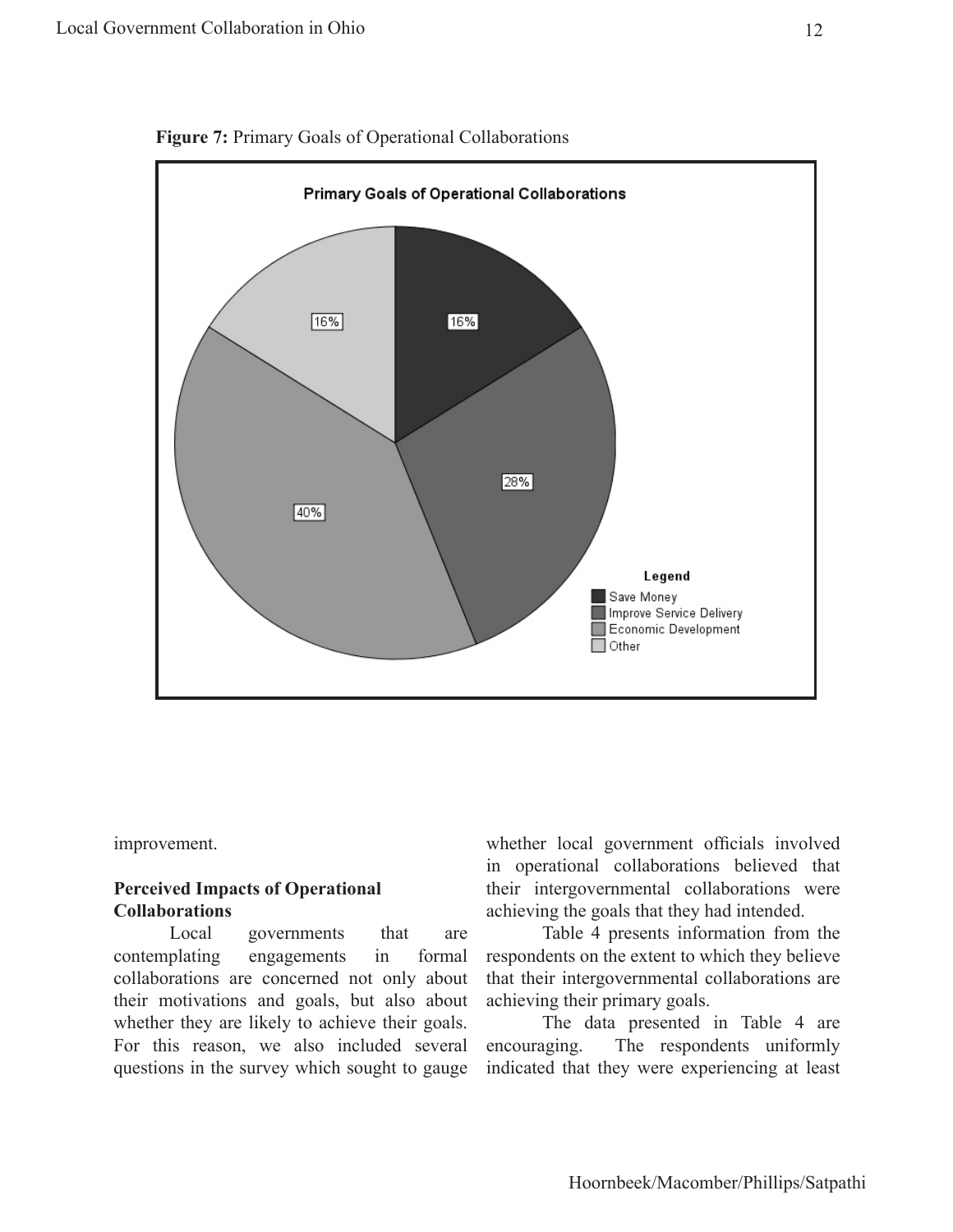**Table 4:** Estimated Levels of Goal Attainment by Operational Local Government Collaborations

| <b>Estimated Levels of Goal Attainment by Operational Local Government Collaborations</b> |       |                |       |                |       |      |      |       |             |      |
|-------------------------------------------------------------------------------------------|-------|----------------|-------|----------------|-------|------|------|-------|-------------|------|
| $\%$ - Responses                                                                          | $0\%$ | $0\%$          | $0\%$ | $0\%$          | $4\%$ | 8%   | 8%   | 48%   | 16%         | 16%  |
| # - Responses                                                                             | 0/25  | 0/25           | 0/25  | 0/25           | 1/25  | 2/25 | 2/25 | 12/25 | 4/25        | 4/25 |
| Goal                                                                                      | 1     | $\overline{2}$ | 3     | $\overline{4}$ | 5     | 6    | 7    | 8     | 9           | 10   |
| <b>Attainment</b>                                                                         |       |                |       |                |       |      |      |       |             |      |
| Level                                                                                     |       |                |       |                |       |      |      |       |             |      |
| Goal                                                                                      |       |                |       |                |       |      |      |       |             |      |
| <b>Attainment</b>                                                                         |       |                |       |                |       |      |      |       | --VERY HIGH |      |
| Continuum                                                                                 |       |                |       |                |       |      |      |       |             |      |

some level of goal achievement. The lowest level of goal attainment indicated was at the midpoint of the scale provided (5, on a 1 to 10 scale). And, the vast majority of responses - 80% - indicated perceived levels of goal attainment in the 8 through 10 range, thus suggesting levels of perceived goal attainment that are rather high.

We also asked about the perceived achievement of *particular* goals sought by operational local government collaborations. Figure 8 provides information regarding whether or not respondents perceived that their collaborations were achieving cost savings. As is evident from the chart,  $32\%$ (8/25) of the respondents indicated that their intergovernmental collaboration was already achieving cost savings. Another 24% (6/25) of the respondents suggested that while cost savings had not yet been achieved, they were still expecting cost savings to accrue in the future. This means that 56% (14/25) of the officials

from operational collaborations believed that their collaboration was or would achieve cost savings.

Notably, among collaborators who indicated that cost savings was their primary goal, the percentage of respondents perceiving that cost savings had been achieved was even higher. Three of the four collaborators who cited cost savings as their primary goal had already achieved cost savings according to the respondents surveyed. In addition, the official surveyed from the fourth collaboration who cited cost savings as the primary goal indicated that cost savings were still expected to result from his/ her collaboration in the future. This means that cost savings were achieved or are still expected to be achieved in 100% of the cases where cost savings was cited as the primary goal.

Figure 9 provides an indication of the levels of cost savings achieved by those respondents who perceived cost savings resulting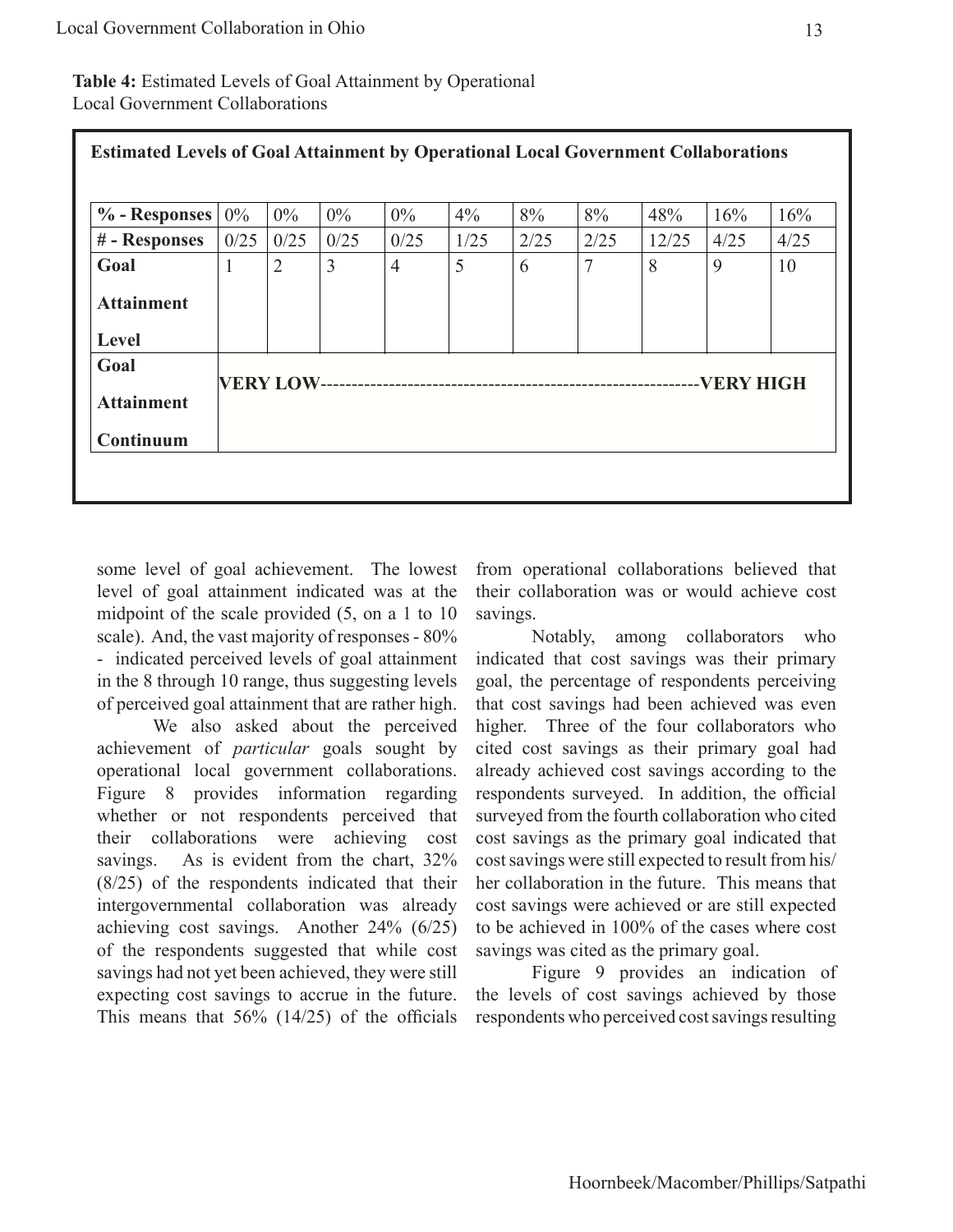

**Figure 8:** Operational Collaborations: Are They Achieving Cost Savings?

from their collaborations. As is evident from

Figure 9, several of the respondents who cited cost savings (37.5 %, or 3 of 8) did not know how much cost savings had been achieved. The remaining five respondents (62.5%, or 5 of 8), however, estimated annual cost savings in the range of \$10,000 to \$500,000.

Figure 10 provides information on the extent to which respondents perceived that service improvements were resulting from their collaborations. As is evident from Figure 10,

36% (9/25) of the operational collaborations identified through the survey indicated service improvements. Officials representing an additional 28% (7/25) of these collaborations suggested that they were still expecting service improvements in the future. This means that a total of 64% of the surveyed officials from operational collaborations identified believed that they had achieved service improvements or were still expecting to achieve them in the future.

Once again, however, among those collaborations where service improvement was the primary goal, the percentage of officials perceiving that service improvements had been achieved was even higher. Five of the seven collaborators who cited service improvement as the primary goal of their collaboration indicated that they had already achieved service improvements. And once again, the remaining two officials from collaborations where service improvements are the primary goal suggested that they still expected service improvements in the future. This means that service improvements were perceived to have been achieved or are still expected to be achieved in 100% of the cases where service improvements are cited as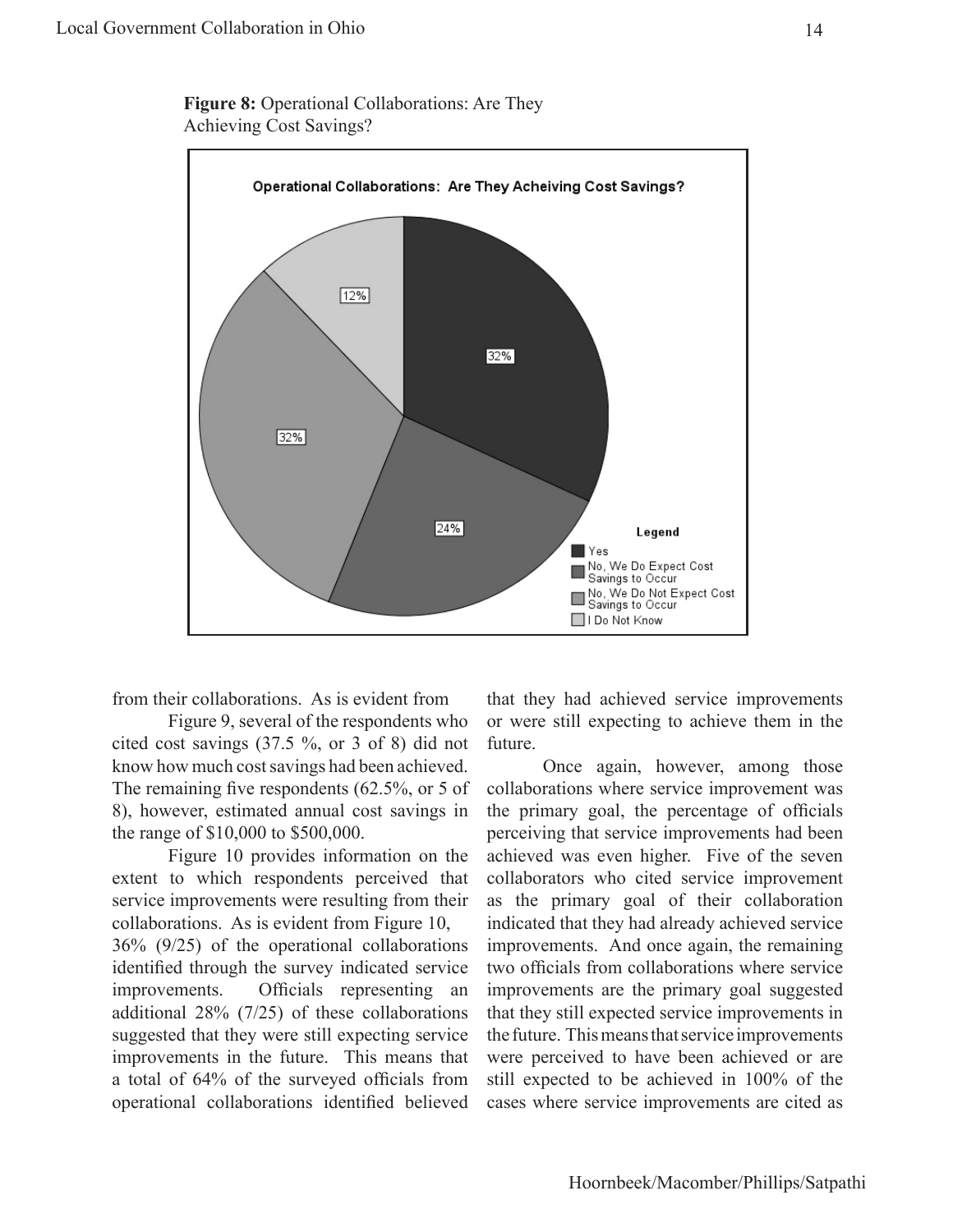**Figure 9:** Extent of Cost Savings Achieved by Collaboration Claiming Cost Savings



Figure 10: Operational Collaborations: Are They Achieving Service Improvements?

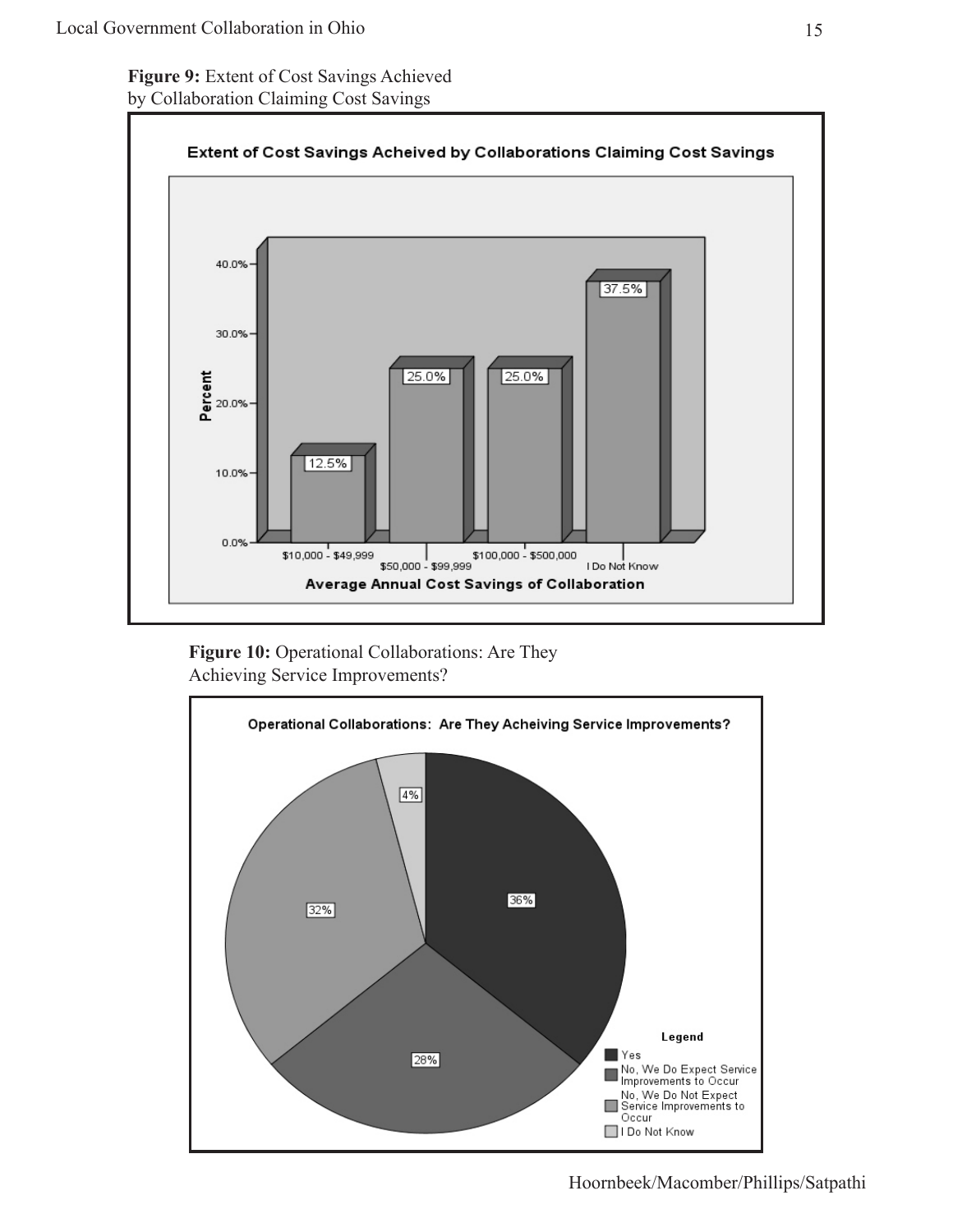the primary goal of the collaboration.

Table 5 provides information on the types of service improvements that responding officials perceived were occurring as result of their collaborative project.

Two of the nine collaborators who participated in successful collaborations focusing on service improvements indicated that their services were now reaching more people, while another two collaborators said that their services had improved in quality and become more cost-effective, respectively. However, as is evident from the data in Table 5, more than half of the respondents cited other kinds of service improvements. Two of these "other" responses suggested that additional funds were being raised for services as a result of the collaborations, while the remaining three "other" responses cited training services and information sharing on best practices,

reduced emergency and fire response times, and advocacy and work progress. Clearly, service improvements appear to come in a wide range of forms.

Figure 11 provides information on the extent to which the respondents perceived that their collaborations were achieving economic development improvements.

As is evident from the data in Figure 11, 40% (10/25) of the responding officials believe that they have already experienced economic development successes as a result of their collaborative endeavors. In addition, another 28% (7/25) of the surveyed officials indicated that while they may not yet have experienced economic development benefits, they still expect to achieve these kinds of benefits in the future. This means that 68% (17/25) of the surveyed officials from operational collaborations appear to be experiencing economic benefits already or

**Table 5:** Types of Service Delivery Improvement Among Successful Collaborations

| <b>Types of Service Delivery Improvement Among Successful Collaborations</b> |                                           |  |  |  |
|------------------------------------------------------------------------------|-------------------------------------------|--|--|--|
| Type of Service Delivery Improvement                                         | % Citing this Type of Service Improvement |  |  |  |
| The services reach more people                                               | 22%                                       |  |  |  |
| The services are of higher quality                                           | $11\%$                                    |  |  |  |
| The services are delivered more cost-effectively                             | 11%                                       |  |  |  |
| Other, please specify                                                        | 56%                                       |  |  |  |
| I do not know                                                                | $0\%$                                     |  |  |  |
|                                                                              |                                           |  |  |  |

**Types of Service Delivery Improvement Among Successful Collaborations**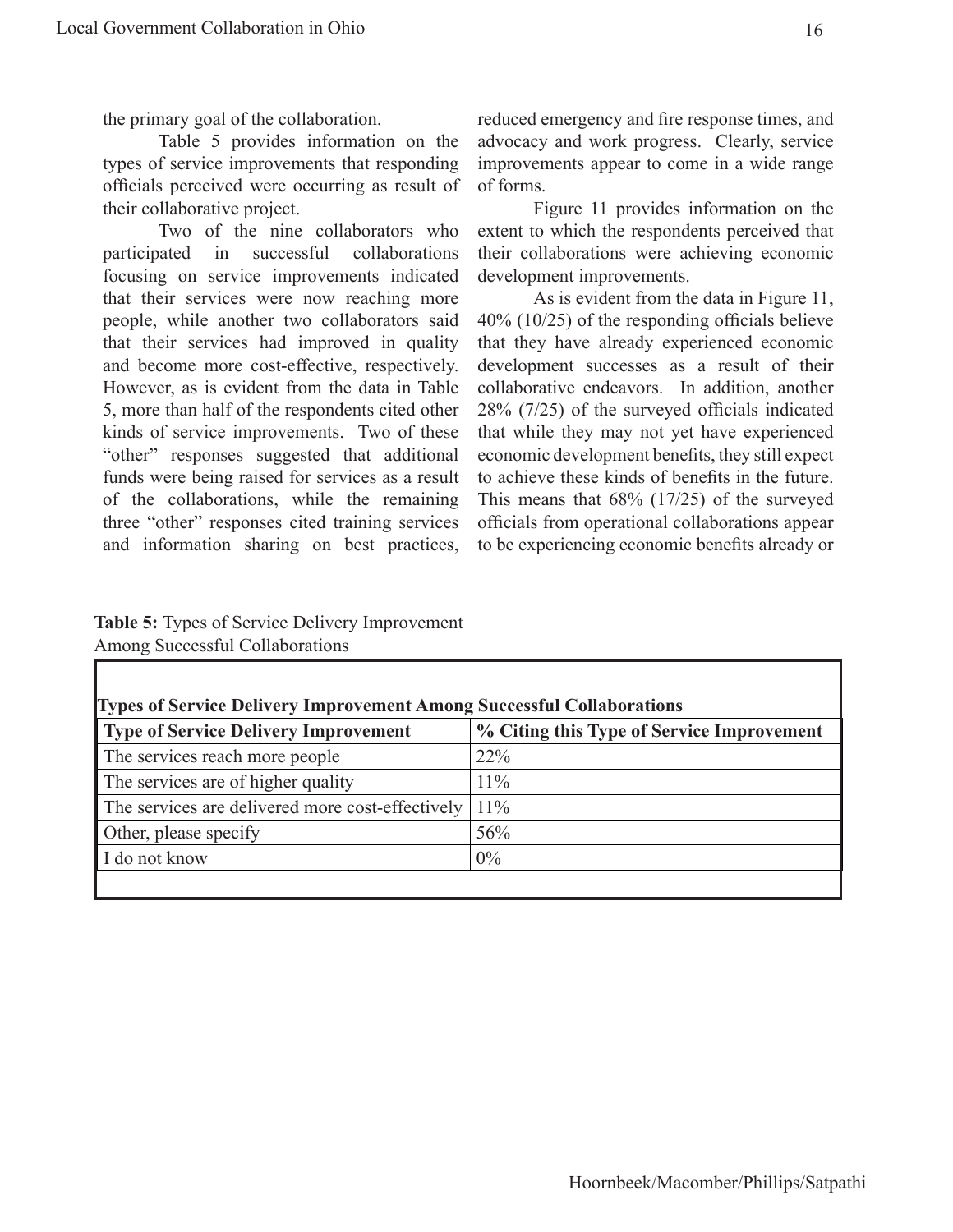**Figure 11:** Operational Collaborations: Are They Achieving Economic Development?

![](_page_24_Figure_2.jpeg)

still believe that they will do so in the future.

Once again, it makes sense to ascertain the extent to which collaborative endeavors that cite economic development as their primary goal are actually achieving this objective. Of the ten collaborative projects for which economic development is cited as the primary goal, seven appear to have already started reaping the benefits of success according to the officials surveyed. And, once again, the other three officials surveyed suggest that their collaborative project is still expected to achieve economic development benefits as a result of their collaborations. This means that

100% of the collaborators who have economic development as their primary goal appear to be achieving economic development benefits already or are still expecting to do so.

The ten collaborators who were successful in achieving their economic development goals cited a range of benefits associated with their collaborative endeavors. Table 6 provides data on the types of benefits that these collaborators cited in their survey responses.

As the data in Table 6 suggests, the economic benefits of operational collaborations include attracting both new businesses and new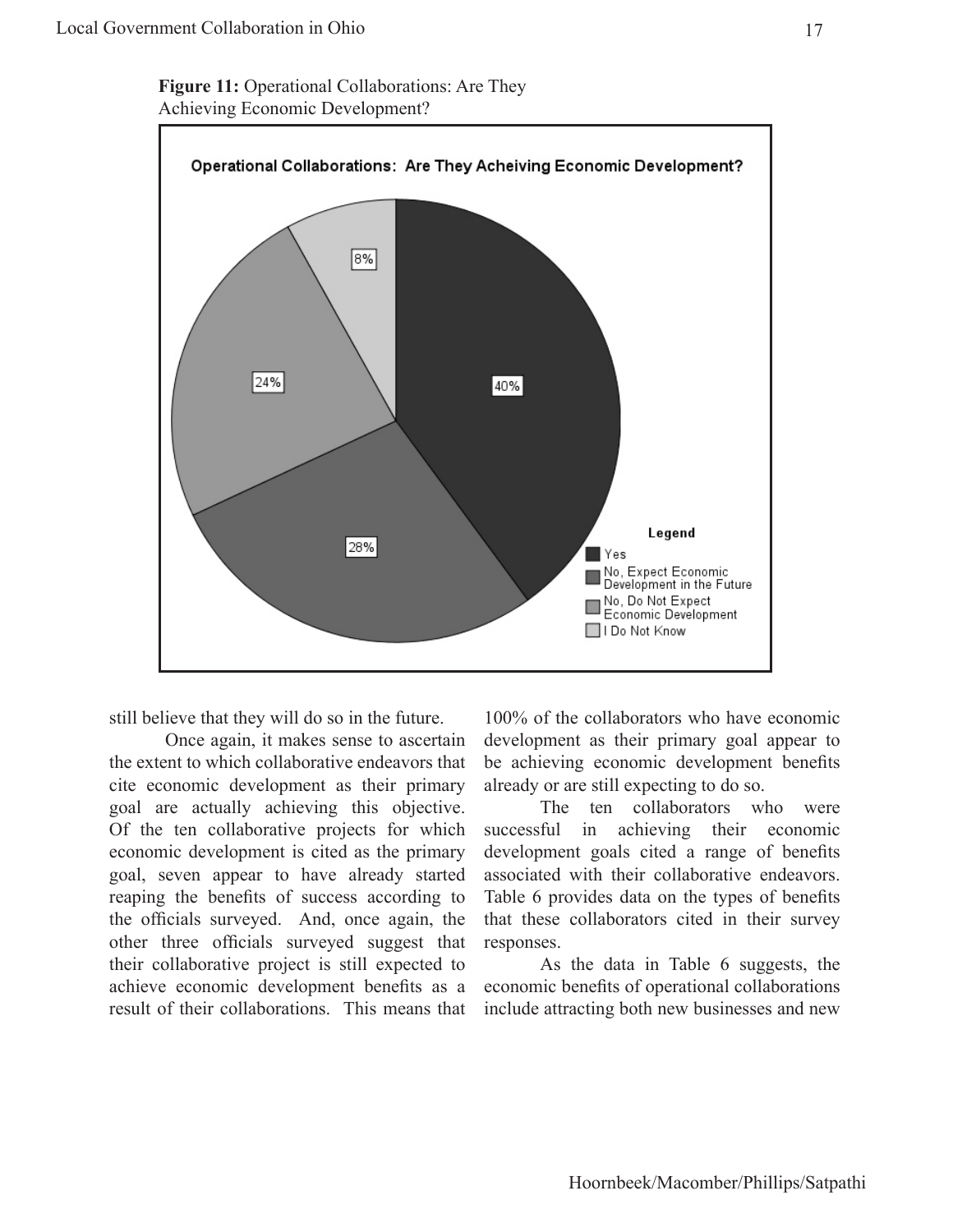jobs for a good number of the collaborators. They also include retaining businesses that would have left in several cases. The three collaborators citing "other" economic benefits all referred to economic benefits associated with enhanced tax revenues.

One cannot absorb the information presented above in this subsection without concluding that most of the operational collaborations in our sample appear to be achieving desirable benefits to at least some degree. This finding is important because it suggests that collaborative endeavors are worth undertaking, even though additional objective evidence of their effectiveness would be desirable (we return to this point later in this report). In the meantime, however, it is important to recognize that those participating in operational collaborations believe overwhelmingly that their collaborations are achieving important

**Table 6:** Economic Benefits of Operational Collaborations

benefits, including the goals originally set forth for them.

#### **Challenges of Intergovernmental Collaboration**

While the results presented in the previous subsection suggest that local governments engaging in collaborations appear to benefit from their efforts, it is also clear that local government collaborations face significant challenges. A good number of those responding also indicated that they could benefit from external assistance, a finding that echoes results from another recent study (Pascarella et al., 2009).

Of the 45 respondents to our survey who are involved in formal collaborative arrangements, 20 of them have not yet been able to make their collaborations operational. Ten of these 20 respondents indicated that assistance

| <b>Economic Benefits of Operational Collaborations</b><br><b>Type of Economic Benefit</b> | % of Successful Collaborators Citing Benefit |
|-------------------------------------------------------------------------------------------|----------------------------------------------|
|                                                                                           |                                              |
| Attracted New Business to the Area                                                        | 90%                                          |
| Attracted More Jobs to the Area                                                           | 80%                                          |
| Retained Businesses that Would have left                                                  | 30%                                          |
| Other, please specify                                                                     | 30%                                          |
| Does Not Know                                                                             | 0%                                           |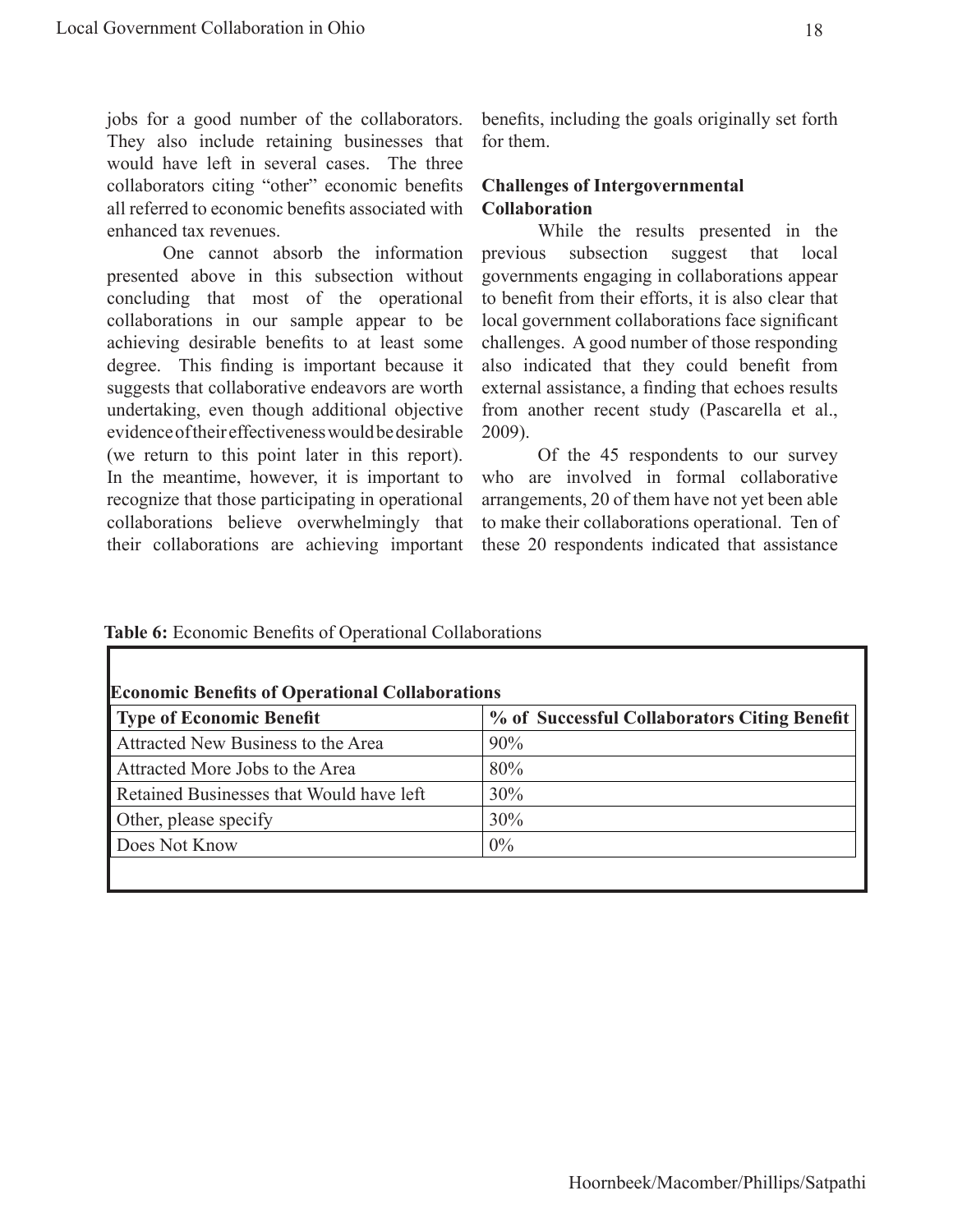from professionals outside of their collaborative group would help them achieve the goals of their collaborations. Table 7 provides information on the kinds of assistance that these respondents indicated would help them move forward in achieving their collaborative goals.

As the table suggests, it appears that a good number of proposed collaborative endeavors might benefit from different kinds of assistance, including case studies, models of successful collaborations, model ordinances and resolutions, technical and legal assistance, training, and potentially other forms of external assistance as well.

Operational collaborations also experience challenges, as officials representing more than two/thirds of the operational collaborations in the survey pool indicated that they had faced obstacles in implementing and/

or administering their collaborations. These respondents cited a wide range of challenges and obstacles, including budget shortfalls, a lack of appropriate authorities, political resistance, a lack of adequate coordination in their collaborative efforts, and a lack of sufficient public support. Successful collaborations, it appears, do not occur spontaneously. They require work, resources, and often assistance to overcome a range of challenges and obstacles.

#### **Implications**

The results presented above have implications for citizens and communities in Ohio, local governments, and state policymakers. The findings also have implications for further research. While we know more about current efforts to engage local governments in collaborations in Ohio now than we did

#### **Table 7:** Types of External Assistance that Would be Helpful to Collaborations that are Not Yet Operational

| <b>Types of Assistance that Would be Helpful</b><br>to Collaborations that are Not Yet Operational |                                            |  |  |  |  |
|----------------------------------------------------------------------------------------------------|--------------------------------------------|--|--|--|--|
| <b>Type of Assistance Desired</b>                                                                  | Percent of Non-Operational Collaborations  |  |  |  |  |
|                                                                                                    | Indicating that this Assistance would help |  |  |  |  |
|                                                                                                    | them Achieve their Goals                   |  |  |  |  |
| Case studies on successful collaborations                                                          | 80%                                        |  |  |  |  |
| Access to successful models and resource                                                           | 70%                                        |  |  |  |  |
| contacts for successful collaborations                                                             |                                            |  |  |  |  |
| Model ordinances, resolutions, & contracts                                                         | 50%                                        |  |  |  |  |
| Technical or legal assistance                                                                      | 50%                                        |  |  |  |  |
| Training on "how to" of collaboration                                                              | 40%                                        |  |  |  |  |
| Help in changing state laws, where necessary                                                       | 20%                                        |  |  |  |  |
| Other, please specify                                                                              | 20%                                        |  |  |  |  |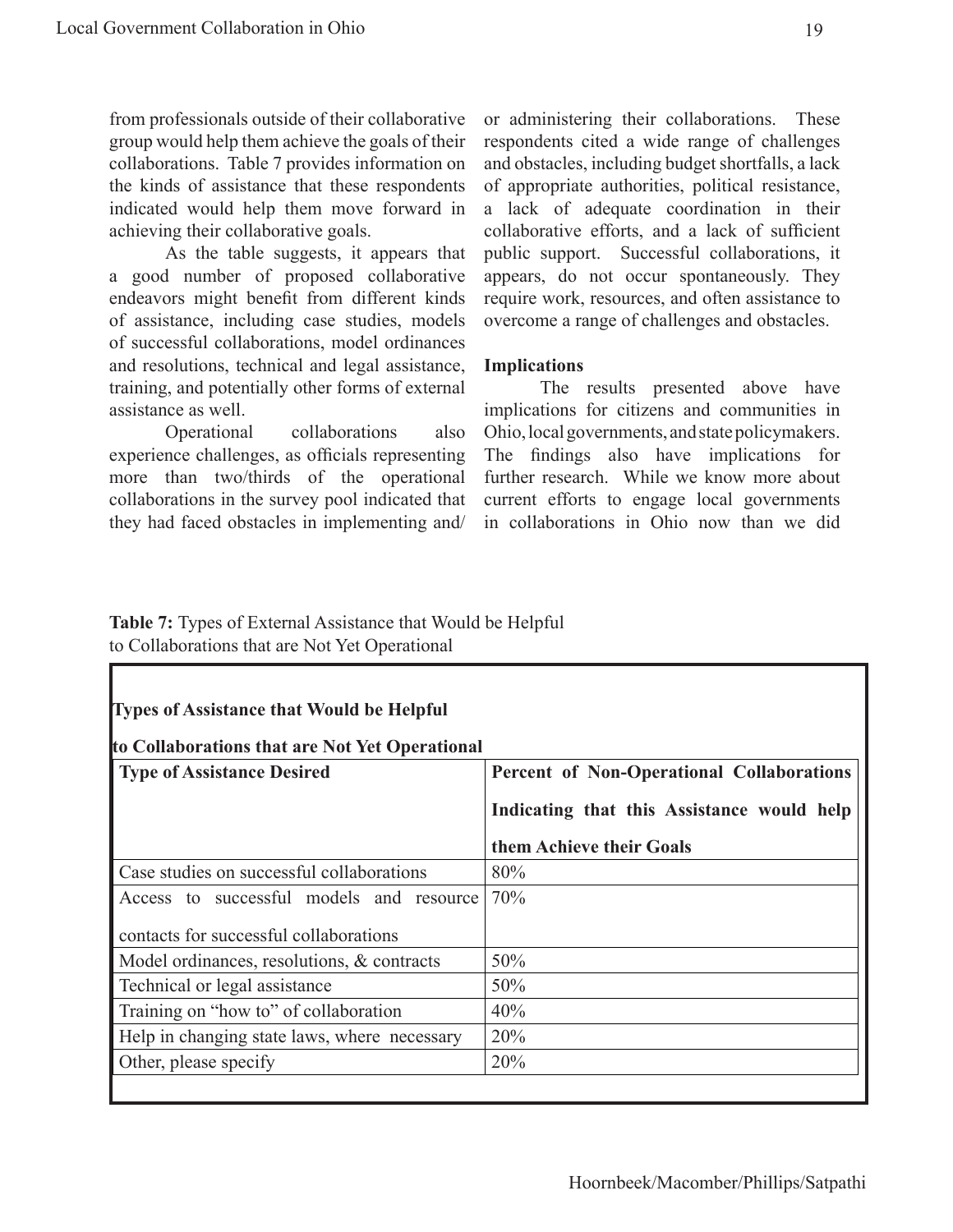six months ago, our findings also clarify how much we have yet to learn. This latter insight is important not only because it can guide future research, but also because improving our knowledge base is important for facilitating productive local government collaborations.

For citizens and communities, the results presented above suggest that local government collaboration holds the potential to foster economic development, improved services, and more cost-effective government. While many of the collaborations we identified focus on economic development, local government collaborations are nevertheless wide ranging with regard to the subject matters they address. Active citizens and communities can thus draw from an array of new local government collaborations to help them identify ideas for improving the efficiency and effectiveness of local government services. To do so, however, they will need to find ways to access useful information from these efforts and this will require both the development of a useful knowledge base on local government collaborations and the creation of user-friendly means to access it.

For local governments, it is important to recognize that the results presented above make it clear that local government collaboration is not *just* talk. The results suggest that discussions about intergovernmental collaboration in Ohio are actually leading to operational collaborations. And, based on the views of local government officials in our survey sample, it appears that these operational collaborations are yielding benefits for the communities that are involved in them. The results also suggest that these benefits are multi-dimensional, and include not only cost savings but service improvements and economic development advances as well. Indeed, it is worth noting that the data presented here suggest that desires for economic development and public service improvement are at least as likely to yield successful collaborations as desires for cost savings.

At the same time, however, the results above also make it clear that local government collaboration does not happen automatically or without challenges. Local government collaborations face many challenges and they include:

- a need to build relationships across political jurisdictions;
- a need to develop good ideas and plans for their implementation;
- a need to overcome political resistance (at least in some cases);
- a need to find sources of funding to support collaborative efforts;
- a need to gain external assistance in facilitating appropriate decisionmaking processes within and between communities, and;
- a need to become educated about the options for collaborations and ways in which communities can make good decisions about how to proceed in collaborating with one another.

In short, the results of this study suggest that intergovernmental collaborations can be beneficial, but they also suggest that successful intergovernmental collaboration often requires initiative and incentives, a knowledge base to guide decision-making, external assistance, and hard work.

State government is in a position to assist citizens, communities, and local governments in making greater use of collaborative strategies to improve the effectiveness and efficiency of local government services. This assistance could come in at least two major forms. First, state government could build a capacity to monitor innovations in local government service provision, reward innovations that are particularly valuable, and publicize the benefits of those innovations that do occur. This kind of effort could provide incentives for local government collaborations, as well as a means to help educate citizens, communities, and local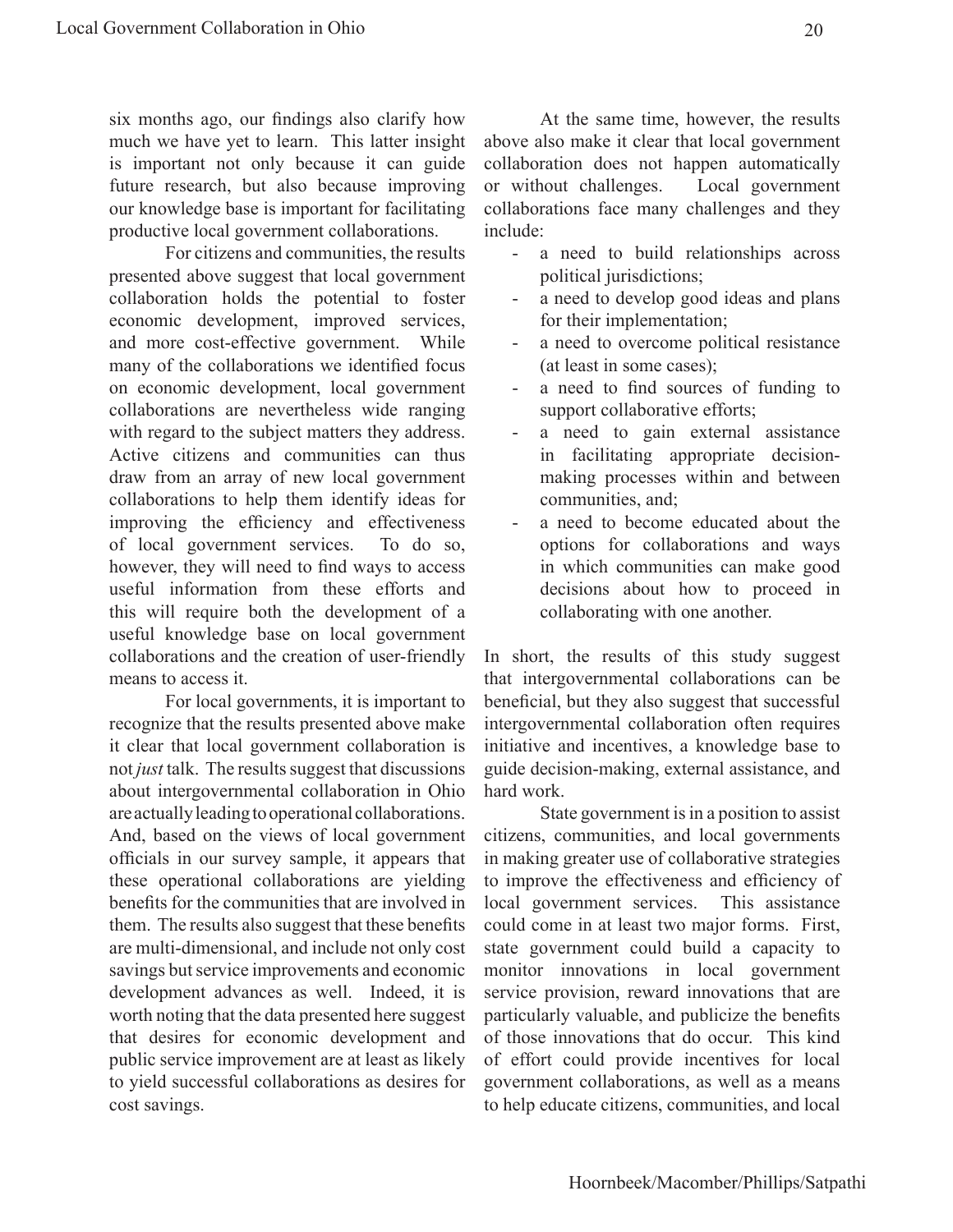governments about ways in which they might be able to foster economic development, improve services, and/or save money. While this kind of effort would require an investment in capacities to monitor local government collaborations and recognize them appropriately, the results above suggest that it might very well prove to be a worthwhile investment.

Second, state government could use its relationships with local governments to provide incentives for collaborations that yield more effective and efficient public services. The State of Ohio possesses a long tradition of home rule and efforts to respect the autonomy of local government decision-making processes.6 It also provides assistance to local governments in a range of ways, including funding local government services, providing financial audit assistance, and licensing and/or certifying local government professionals, to name just a few. These and/or other assistance mechanisms provide potential avenues through which state government might develop incentives for collaborations that yield more efficient and effective local government services. These state-local government connections could be explored more thoroughly to ascertain whether they might be used to incentivize improvements in local government collaboration, while also respecting the value and importance of autonomous local decision-making processes and prerogatives.

If the state were to pursue one or more of the approaches discussed above, it might also want to consider engaging in an effort to expand the base of readily available knowledge concerning existing local government collaborations and ways in which they might

be improved, expanded, and/or transferred to other jurisdictions. While local government collaboration sounds as desirable as "apple pie," it is not at all clear that local government collaboration makes sense in *all* cases. It may be that some forms of collaboration are quite desirable in a wide range of situations, while other forms of collaboration are effective and desirable only in certain kinds of cases. Still other forms of collaboration may not be a good idea at all. While the OCLGRC's efforts to expand our knowledge base on local government collaboration in recent months have been helpful, our knowledge base in these areas remains under-developed. Given the promising results presented above, state investment in research and education relating to local government collaboration would be appropriate to expand upon the base of knowledge that could be used to improve the efficiency and effectiveness of local government services.

If this kind of research and education effort were to be undertaken, several kinds of projects might be considered. First, to establish a baseline for understanding the full range local government practices regarding collaboration, it might be useful to conduct a large scale statewide survey of local governments regarding current practices relevant to local government collaboration. This survey could target a wide range of different kinds of local governments without regard to their past engagement in local government collaborations. Such an effort would provide a broader base for understanding the full range of current practices relevant to local government collaboration. It might also be used to establish a baseline measure of current practices that could aid researchers and practitioners in understanding whether changes in collaborative practices are actually occurring, and whether they are yielding actual improvements in local government service provision over time. While assessments of the practices of innovative local governments are useful for identifying potentialities and lessons

<sup>6</sup> It is important to acknowledge, however, that this tradition has been challenged in recent years by legislative and judicial decisions that compromise home rule powers (see Mayors Think Tank, 2008).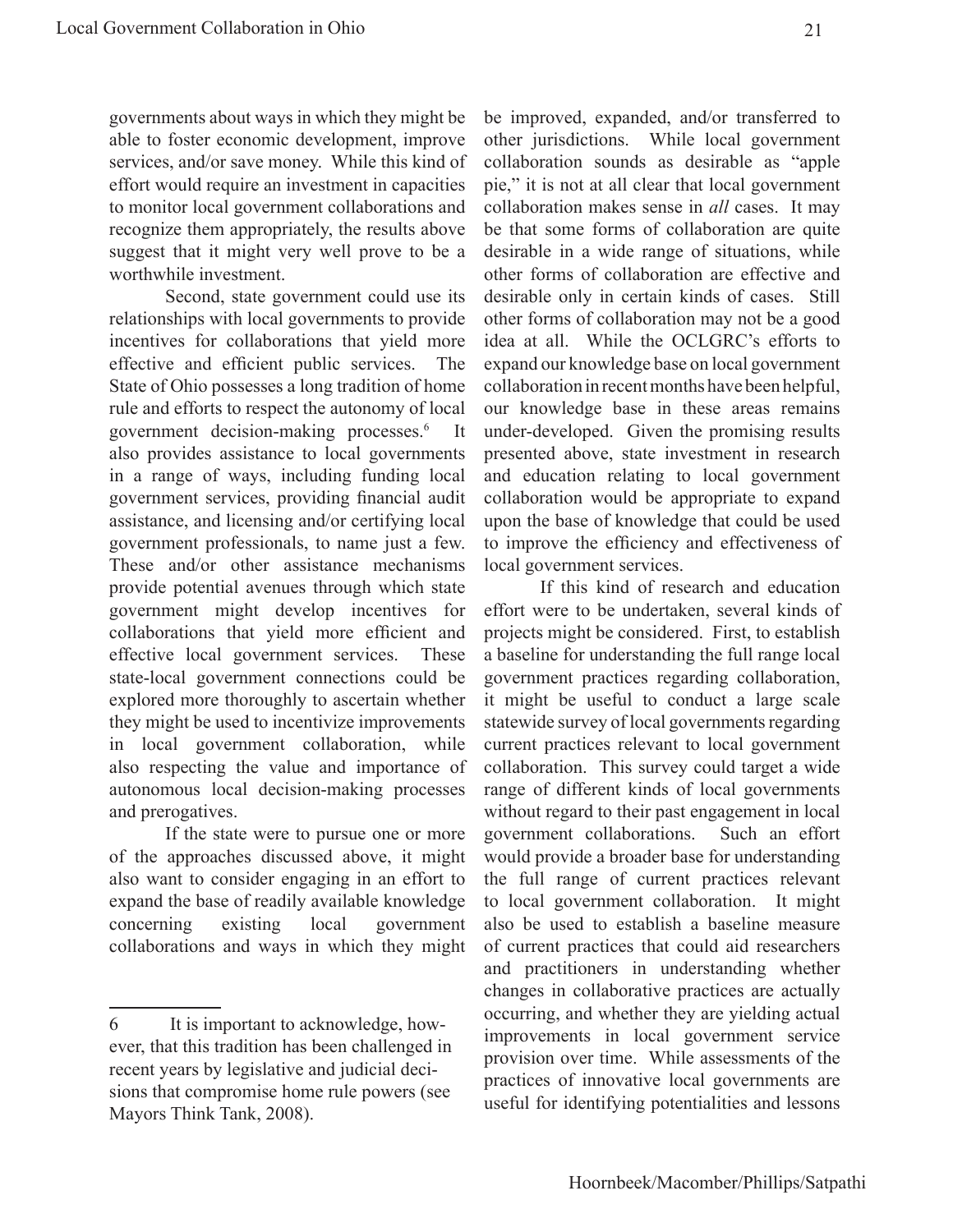for transfer to others, they are not appropriate for establishing a statewide baseline for measuring progress in local government collaboration over time.

Second, an effort to assess the actual results of different kinds of collaborations under differing kinds of circumstances might also be helpful. While the positive views of innovating local government officials reported above are promising, they are based on the perceptions of individuals involved in the process of developing and administering local government collaborations. In the end, if state government is to help foster useful changes in local government practices, the changes it advocates should probably be supported – to the extent possible – by objective criteria and data, as well as the perceptions of individual leaders who are involved in the development and implementation of new practices.

Third, it might also be useful to develop a more empirically based understanding of the factors that actually drive local government collaboration. Existing literature in public administration suggests that a range of factors may drive collaborations among public sector entities (see Berman, 1996 and Bryson, Crosby, & Stone, 2006, for example). These factors include:

- the existence of complex problems requiring multiple perspectives for resolution;
- significant reductions in resources;
- legal, regulatory, or institutional requirements;
- failures to address important problems on the part of particular policy sectors, and;
- the presence of compelling leadership and/or a convener to foster collaborative progress.

Empirically based studies to assess the impact of these (and potentially other) factors on the success (and/or existence) of local government collaborations would enable more conscious

and rational choices about when and where to place priority on implementing new local government collaborations. More conscious and rational choices on when and where to foster collaborations, in turn, are likely to yield more productive collaborations and greater benefits to the communities involved.

And finally, as was mentioned above, any effort to improve our knowledge of collaborative local government service provision in Ohio (and to develop means to improve its efficiency and effectiveness) should be accompanied by some robust means to disseminate the knowledge base that it creates. At the present time, there does not appear to be any major and long term effort of this kind being undertaken. However, the results reported here suggest that leading local government collaboration innovators believe that this kind of assistance could be helpful in enabling local governments to achieve their collaborative goals. Case studies, successful models, technical assistance, and training were all mentioned as potentially useful endeavors by respondents to the survey above, and these same forms of assistance were endorsed by large numbers of respondents to the FFEF's September 2009 survey of local government collaborators (Pascarella, et al., 2009).

If the State of Ohio is to play a role in helping local governments to collaborate more effectively with one another, it should consider further exploration of the kinds of activities and efforts described above. In so doing, it should also consider developing some form of ongoing capacity to provide research and educational assistance to inform and connect local governments that are seeking to improve their services through local government collaboration.

22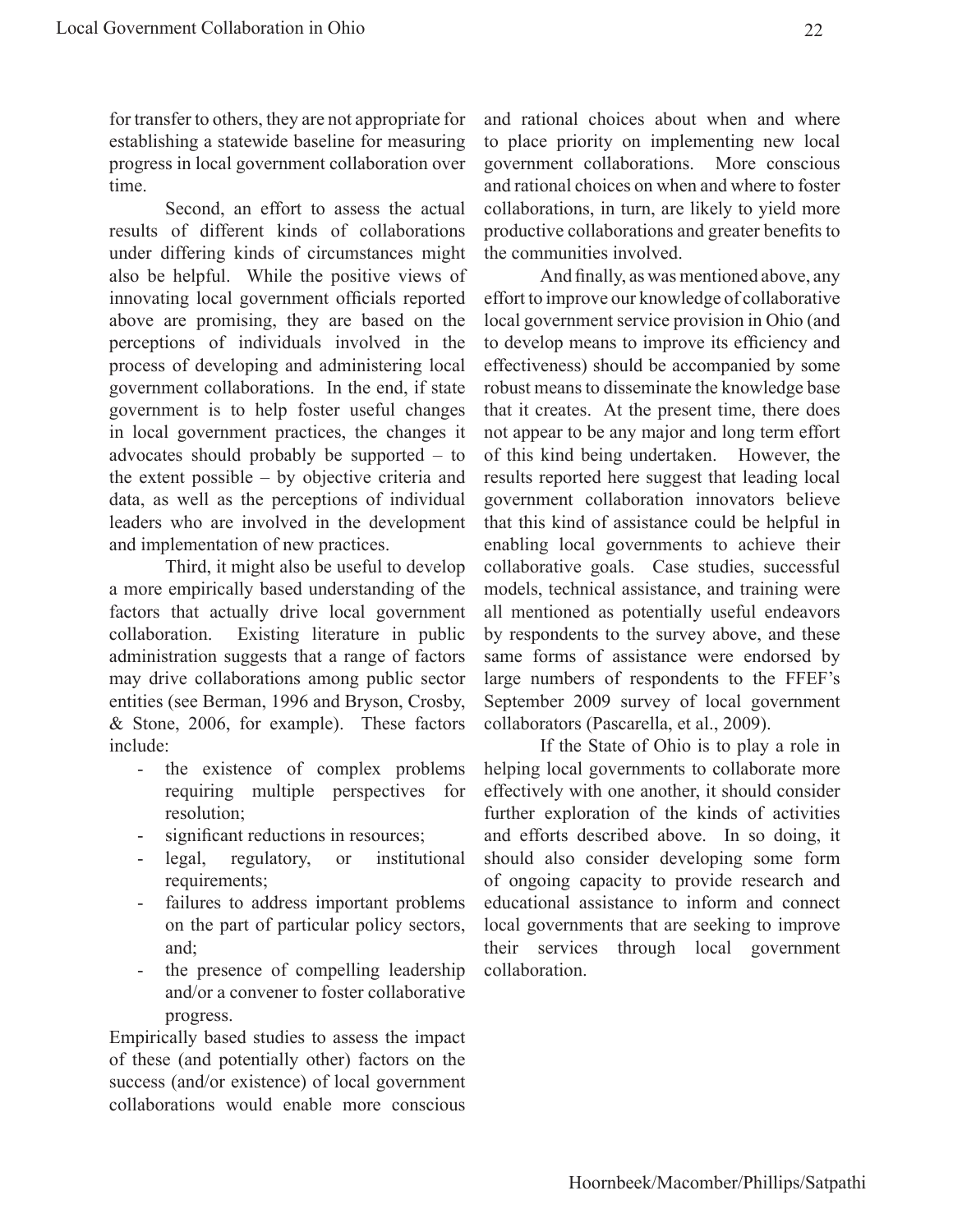# Conclusion

Even a cursory review of local newspapers in Ohio makes it clear that citizens, communities, and local governments are facing significant challenges. Local governments throughout the state are facing revenue shortfalls, and these shortfalls are affecting services and tax burdens that impact citizens and communities. Intergovernmental collaboration is being cited as a means to address these financial problems.<sup>1</sup> At the same time, citizens, communities, local governments, and the state as a whole are facing major public service challenges in areas that require inter-jurisdictional coordination - economic development, urban sprawl, watershed protection, and public safety and security represent just a handful of these challenges. It is in these contexts that the importance of local government collaboration should become obvious and evident to all.

The survey results presented above make it clear that a number of local governments in Ohio are attempting to "walk the walk" of local government collaboration. They also suggest that a number of these attempts are becoming operational and are achieving positive results. While these results are encouraging, they do not reveal a scale of collaborative effort that is sufficient to address the financial and service provision problems that the citizens and communities of Ohio are facing. In a state with more than 3500 local governments, the results presented above verify the existence of effective local government collaborations in a relatively small number of cases. At the same time, however, multiple challenges and obstacles to greater use of collaborative strategies by local governments suggest that a significant expansion of current efforts is necessary to address the kinds of issues that Ohio is facing.

One of the major issues facing the State of Ohio in the early years of the  $21<sup>st</sup>$  Century is whether and how to aid local governments in transforming themselves to address a new era of financial and public service challenges. The discussion above presents some ideas on steps that local and state officials may take to address at least some of these challenges through local government collaborations. Our hope is that this report and the survey results presented in it provide policymakers with a sense of what might be possible in the future, as well as some ideas regarding steps that they can take to help realize these possibilities.

<sup>1</sup> For example, a recent Cleveland Plain Dealer article highlighted Cleveland's estimated \$30 to \$50 million revenue shortfall for next year and the potential role of shared services and service consolidations to help the city address these shortfalls (Gomez and McCarty, 2009).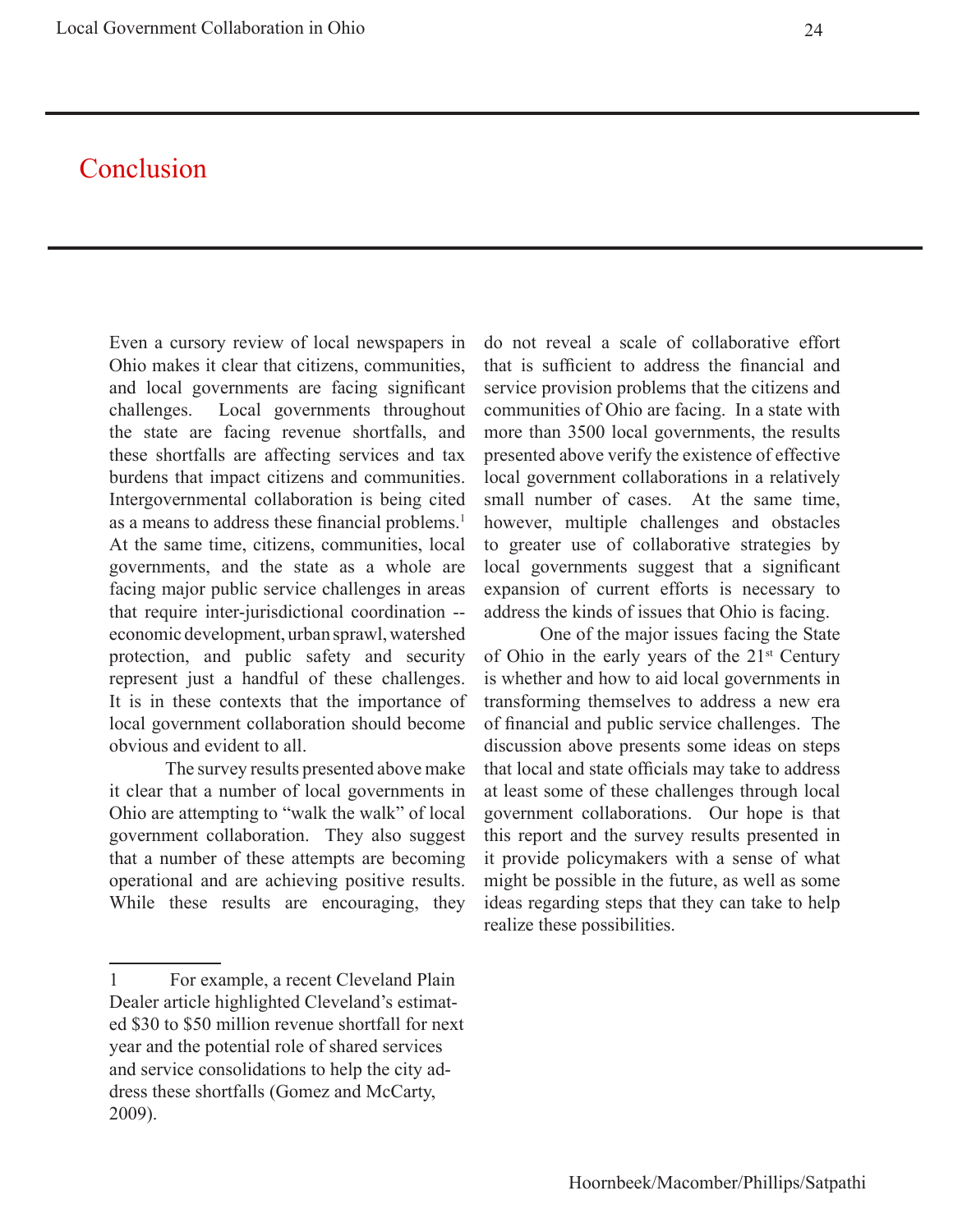# References

Berman, E. M. (1996). Local Government and Community-Based Strategies: Evidence from a National Survey of a Social Problem. American Review of Public Administration, 26(1), 71-91.

Bryson, J. M., Crosby, B., & Stone, M. (2006). The Design and Implementation of Cross Sector Collaborations: Propositions from the Literature. Public Administration Review, 66(1): 44-55.

Gomez, H. J., & McCarty, J. F. (2009 November, 11). "No Layoffs, but City Report Recommends Consolidations" Cleveland Plain Dealer, pp.B-1, Metro Section. Retrieved from http://mobile.plaind.com/story. php?id=8257610.

The Northeast Ohio Mayors' Think Tank (2008). Exploring the Balance of Power between Local and State Government. Kent, Ohio: The Center for Public Administration and Public Policy, Kent State University.

Pascarella, T., Hoornbeek, J.A. & Macomber, K. (2009). Survey Results Analysis: Fund for Our Economic Future's EfficientGovNow (EGN) Grant Program, Unpublished Manuscript, Center for Public Administration and Public Policy, Kent State University, Kent, OH.

Rogers, E. (1983). Diffusion of Innovations. New York: Free Press.

US Census Bureau (2007) Local Governments and Public School Systems by Type and State: 2007. Washington, D.C.: US Census Bureau, Governments Division. Retrieved from http:// www.census.gov/govs/cog/GovOrgTab03ss. html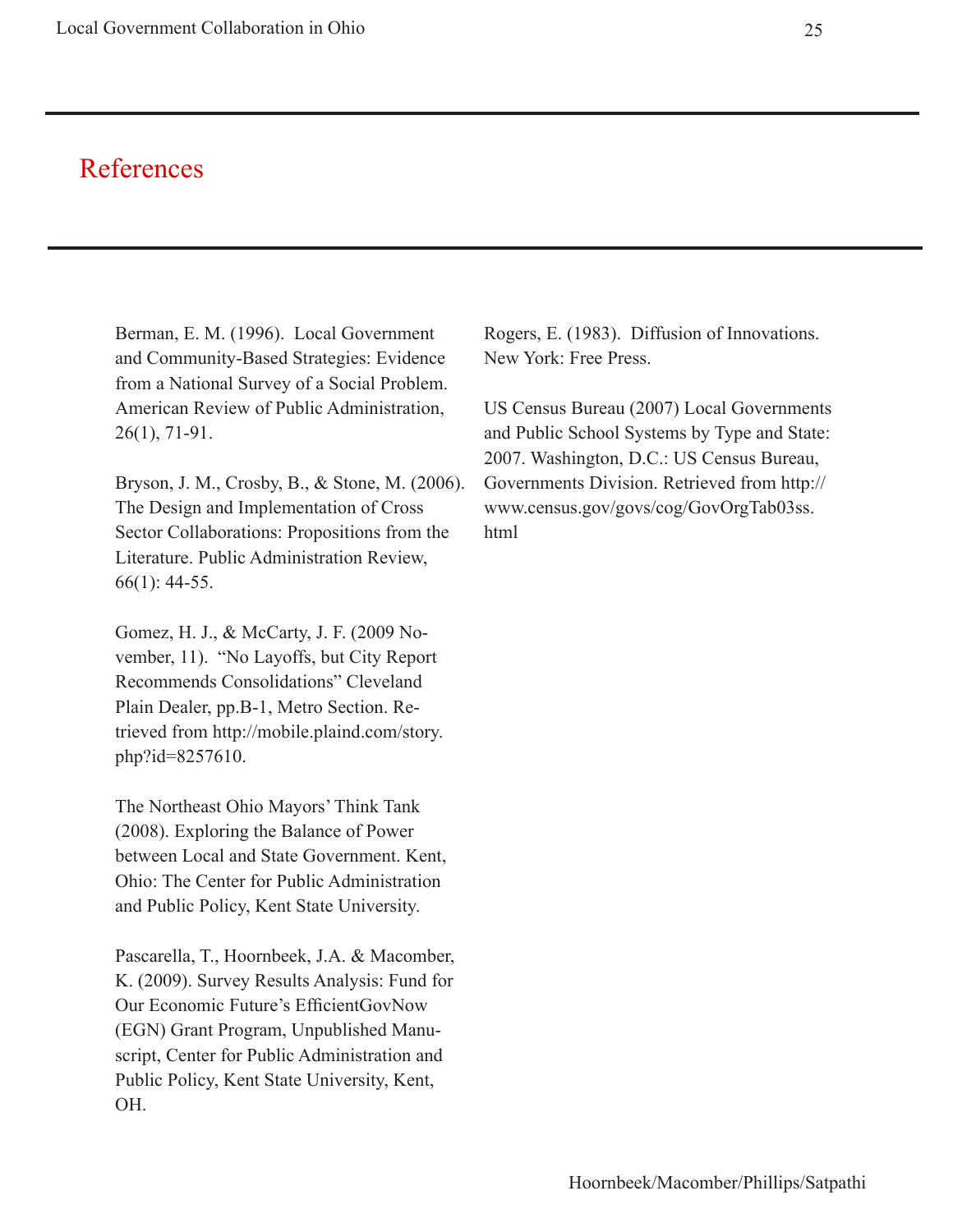# Appendix

#### **The Survey Questionnaire**

This survey is part of an effort by the Center for Public Administration and Public Policy at KSU to improve local government collaborations in order to enhance public services, save money, and foster economic development in Ohio. Again, the survey should only take about 10 to 15 minutes to complete.

This project has been approved by the Kent State University Institutional Review Board. If you have questions about KSU's rules for research, please call Dr. John West, Vice President for Research and Dean of Graduate Studies at 330-672-3012.

1. Is your community involved in a formal collaborative effort of any kind with other public sector entities?

> Yes No

- 2. Can you please provide the title of the most recent collaborative effort that your community is now implementing?
- 2.1. Which of the following statements best reflects the current status of this collaborative effort (please check only one).

We are discussing a proposed collaboration, but have not yet proceeded with it We are conducting a formal study of a specified collaboration We are now establishing an agreement to collaborate We have an established agreement to collaborate, and we are administering it

2.2. Would assistance from professionals outside of your collaboration group help you achieve the goals of the collaboration?

> Yes No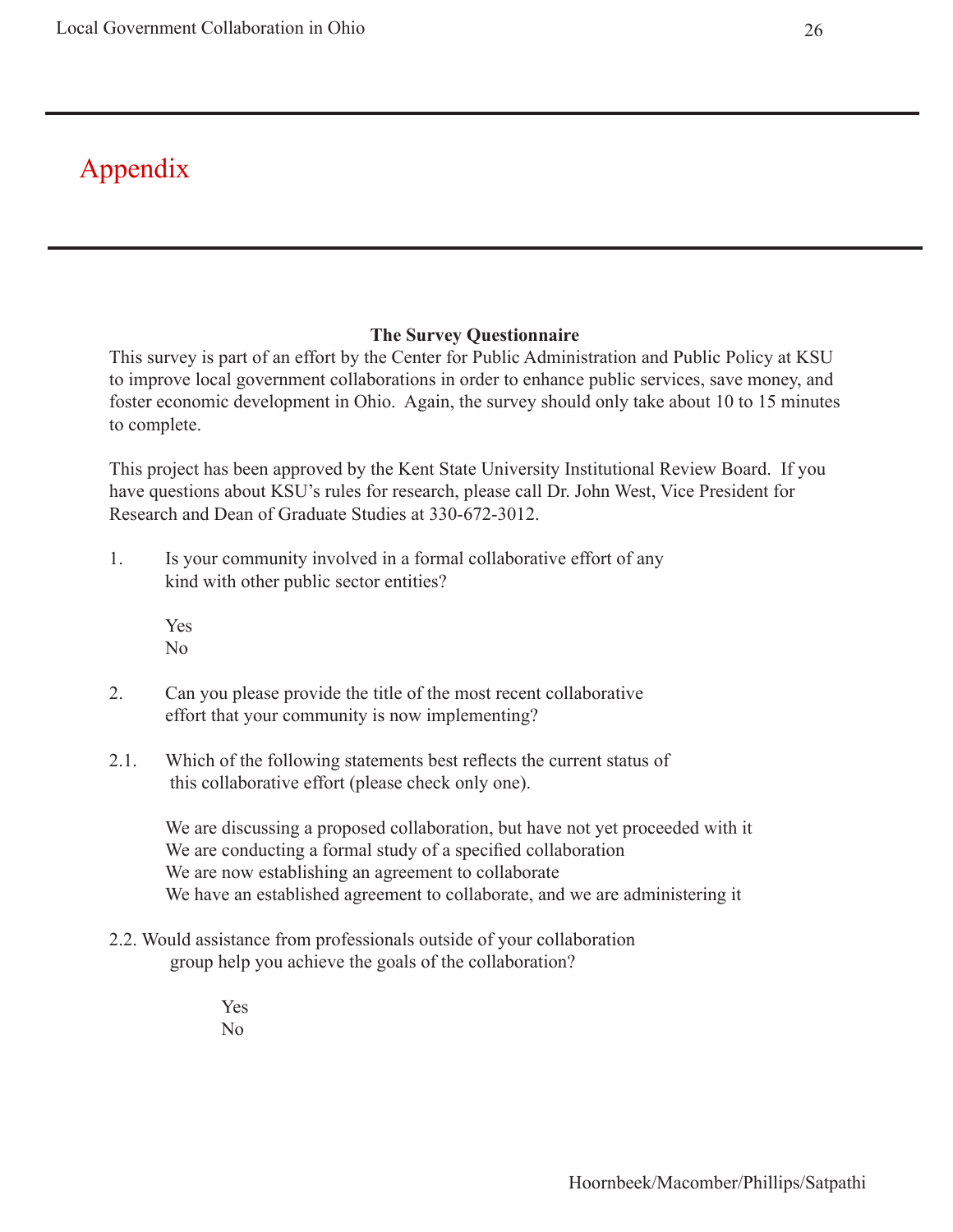3. Which of the following topics best describes this collaboration? (please check only one)

> Utilities Management Merging Services Joint Economic Development District Joint Police/SWAT Service Joint School District Solid Waste District Storm-water Management District Regional Dispatch Joint Fire/EMS Material/ Equipment Sharing Other, please specify

3.1 If you selected Utilities Management, which of the following applies? (check all that apply)

> Water/Wastewater Electricity Gas Other, please specify

3.2 If you selected Merging Services, which of the following applies? (Check all that apply)

> Bulk Purchasing Joint Public Health District Consolidated Building Department Public Safety Agreement w/Sheriff Other, please specify

4. What is the population that lives within the collaboration's jurisdiction? Under 1,000 1,000-5,000 5,000-10,000 10,000-50,000 50,000-100,000 100,000-500,000 500,000-1,000,000 1,000,000+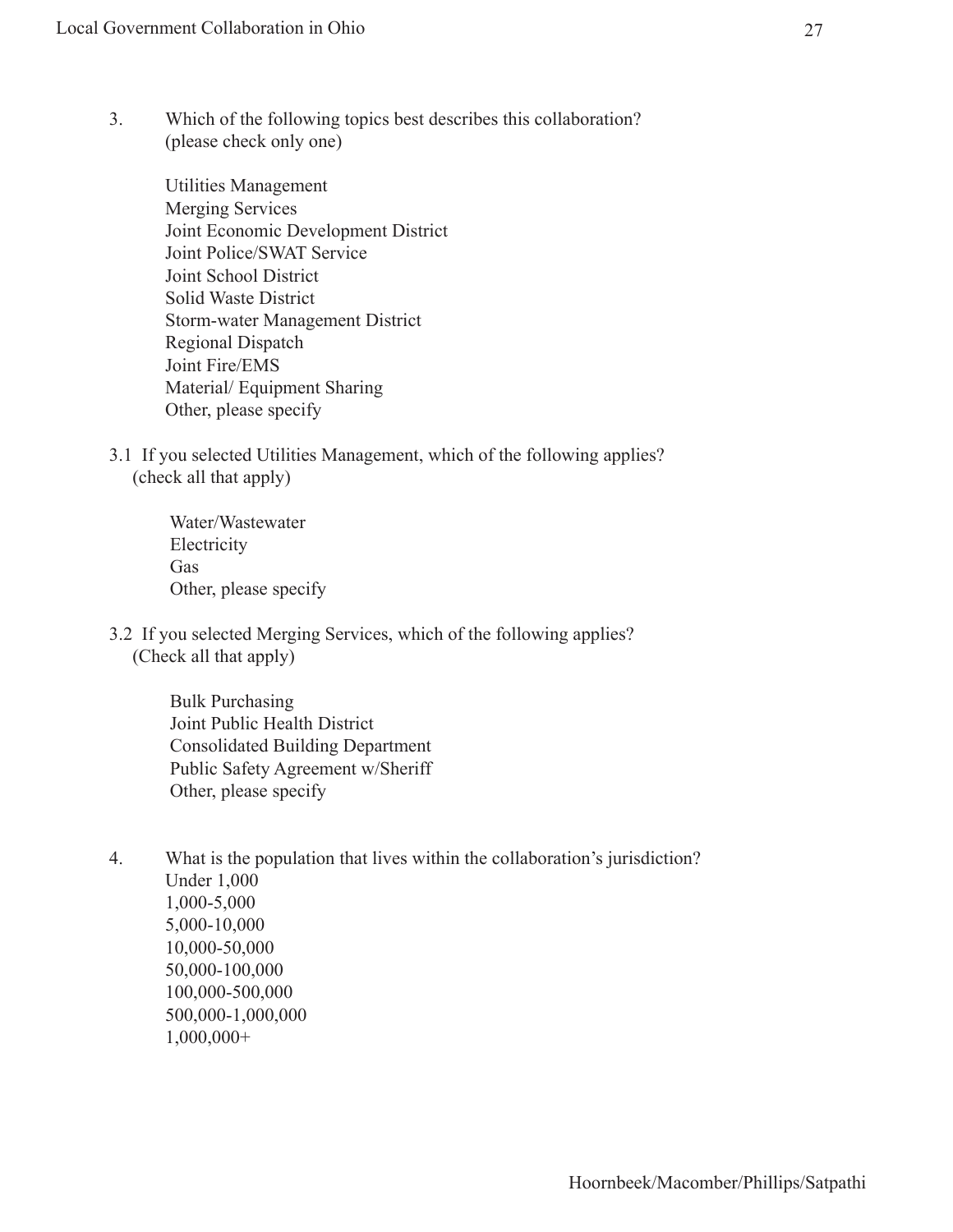5. What were the main motivators for collaboration? (Check all that apply)

Requested by the Public Improve Service (or reduce service disparities) Budget Shortfall A desire to reduce future risks to our community Federal/State Mandate Avoid Annexation Economic Development A persistent leader/convenor Other, please specify

6. What is the primary goal of the collaboration? (check only one)

Save Money Improve Service Delivery Economic Development No Clear Goals Other, please specify

- 7. On a scale of 1 to 10, to what degree are you achieving the primary goal you set forward for your collaboration? (check only one)
- 7.1 To the extent you are achieving your goal(s), what factors do you believe are important to your success? (Check all that apply)

A good idea that is achievable Strong prior relationships with our partners Resources from external sources A well researched plan of action Support from external experts and/or organizations Other, please specify

8. Have you encountered any obstacles in implementing and/or administering this collaboration?

Yes No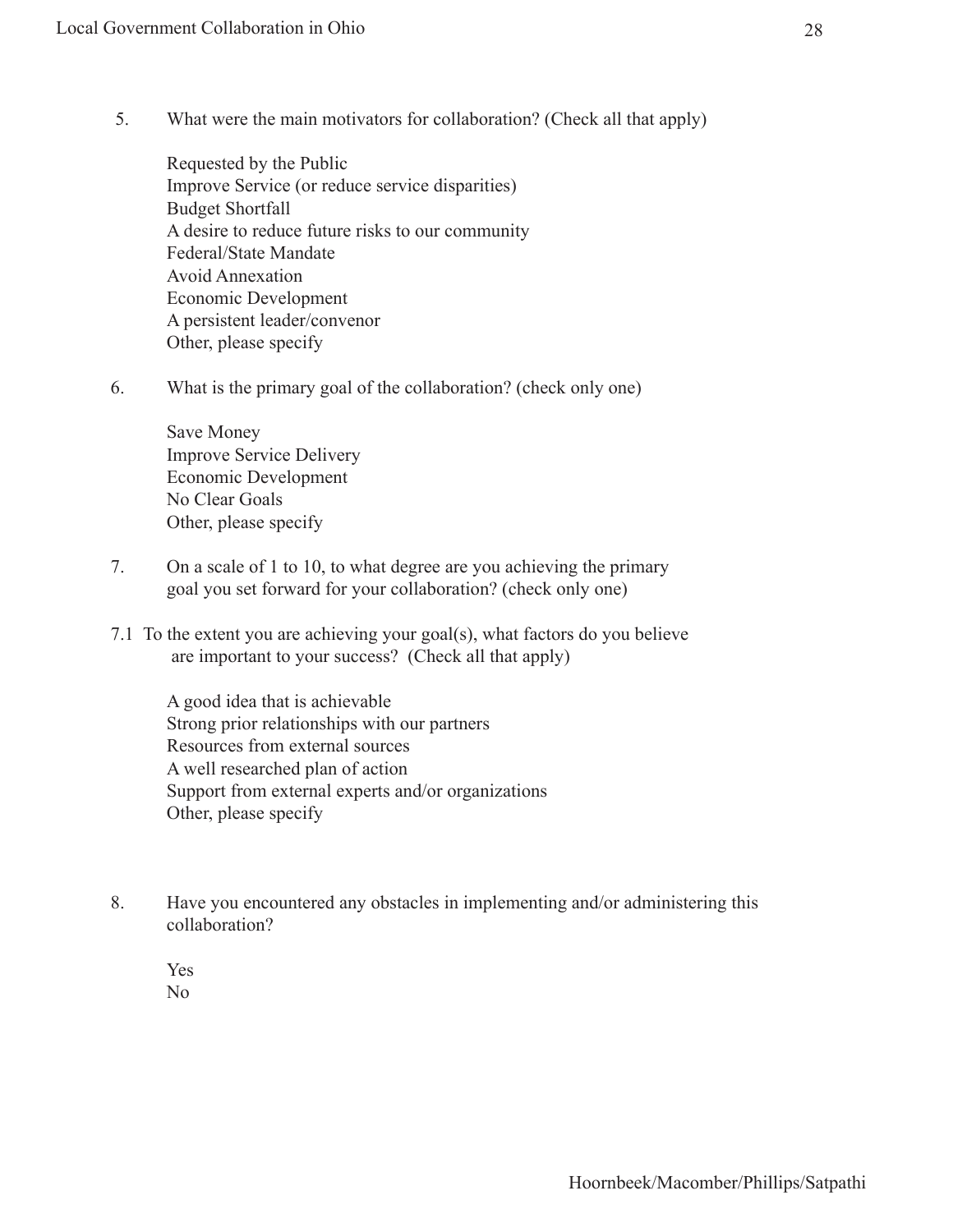8.1 What were the main obstacles you encountered? (Check any that apply)

Lack of Public Support Lack of Authority Unfunded State Mandates Budget Shortfall Other, please specify

9. What legal mechanism has been used to formalize the agreement to collaborate?

> Memorandum of Understanding **Contract** Council of Governments Other, please specify

- 10. What year was your original collaboration agreement put into effect?
- 11. What is the duration of your collaborative agreement?
	- 0-1 years 2-5 years 6-15 years 16-50 years 51+ years
- 12. What is the lead agency or lead community for administration of the agreement? (By lead, we mean the agency/community that plays the most extensive role in administering the collaboration.)

Agency:

Community: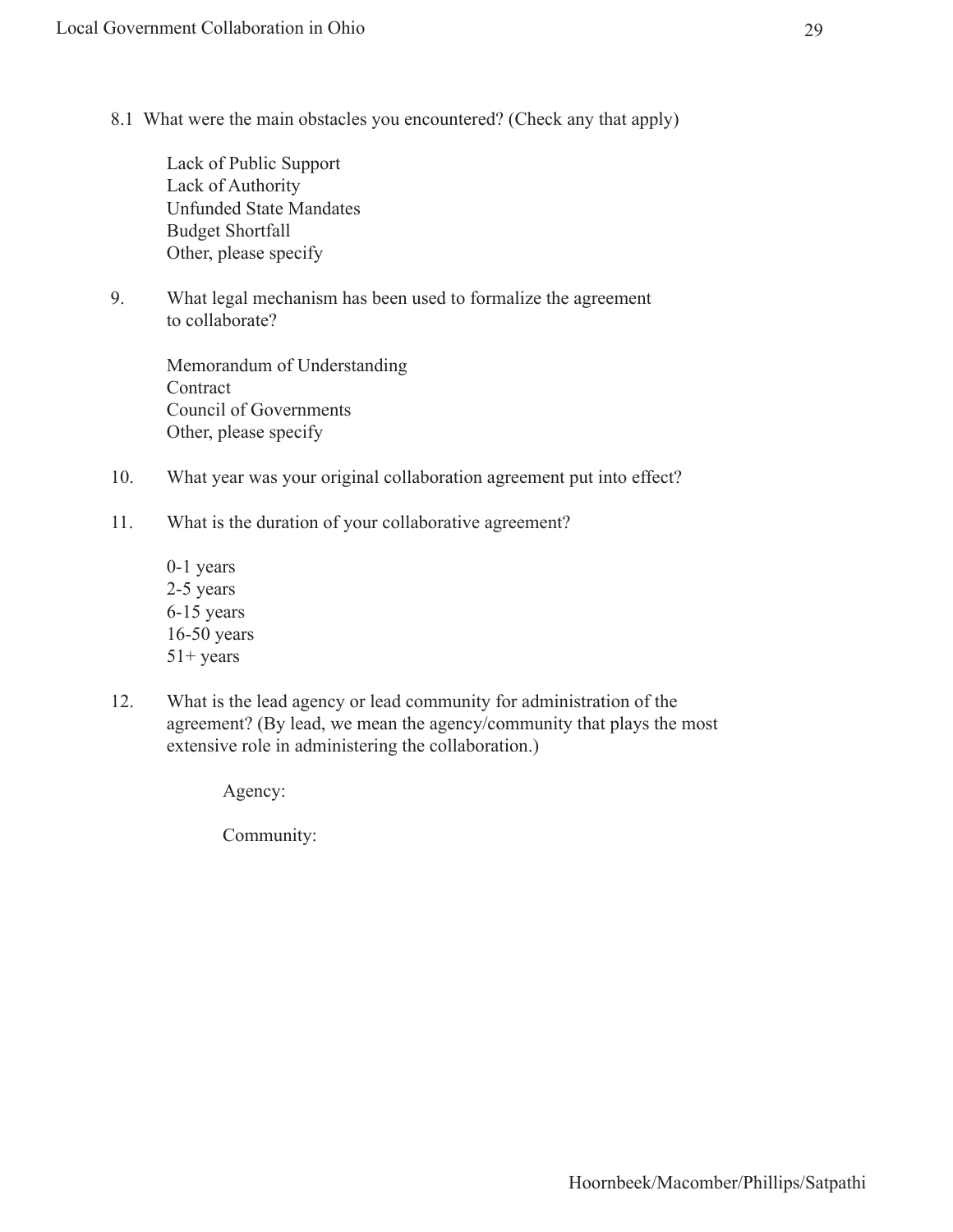13. How many separate entities are signatories on the agreement? (By entities, we are asking for governments and any departments within their jurisdiction, e.g. police from the city of Cleveland would be one city; Cuyahoga County Sheriffs would be county, etc.)

Counties  $# =$  Names: Cities  $# =$  Names: Villages  $# =$  Names: Townships  $# =$  Names: Other Government Jurisdiction  $# =$  Names: 14. How is each collaboration funded? Community Funds – Counties  $\frac{\%}{\%}$ Community Funds – Cities Community Funds – Villages  $\%$ Community Funds – Townships \_\_\_\_\_\_\_\_\_\_\_\_\_\_\_\_% State Grants  $\frac{9}{6}$ Federal Grants  $\frac{9}{6}$ Private Funds  $\frac{9}{6}$ I don't know **Other** 

15. Has the collaboration resulted in cost savings to your community?

Yes No, and we do not expect cost savings to occur No, but we expect cost savings to occur in the future I do not know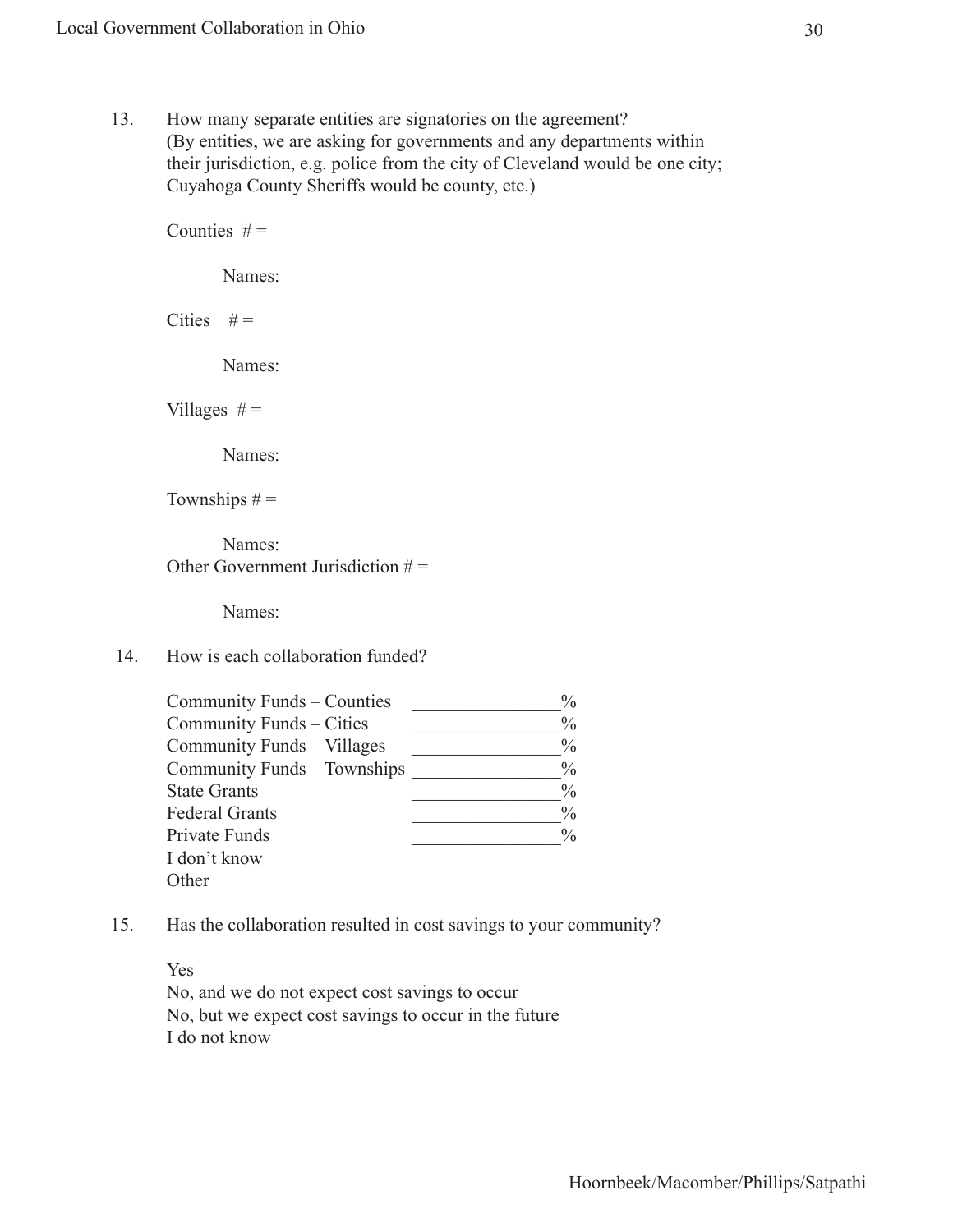15.1. What has been the average annual cost savings to your community since the year that your collaboration was formalized? (Please check only one box)

\$0-9,999 \$10,000-49,999 \$50,000-99,999 \$100,000-500,000 \$1,000,000 - 5,000,000 More than \$5,000,000 I do not know

16. Has the collaboration resulted in improved service delivery to its residents in your community?

Yes

No, and we do not expect service improvements to occur as a result of this collaboration No, but we do expect service improvements to occur in the future I do not know

16.1. What service delivery improvements have been realized since the collaboration's inception?

The services reach more people. The services are of higher quality The services are delivered more cost-effectively Other, please specify I do not know

17. Has the collaboration resulted in economic development for your community?

Yes

No, and we do not expect economic development to occur as a result of this collaboration No, but we do expect economic developments to occur I do not know

17.1. Please identify the kinds of economic benefits that have been achieved as a result of the collaboration. (please check all that apply)

We have attracted new businesses to our area We have attracted more jobs to our area We have retained businesses that otherwise would have left our area Other, please specify I do not know